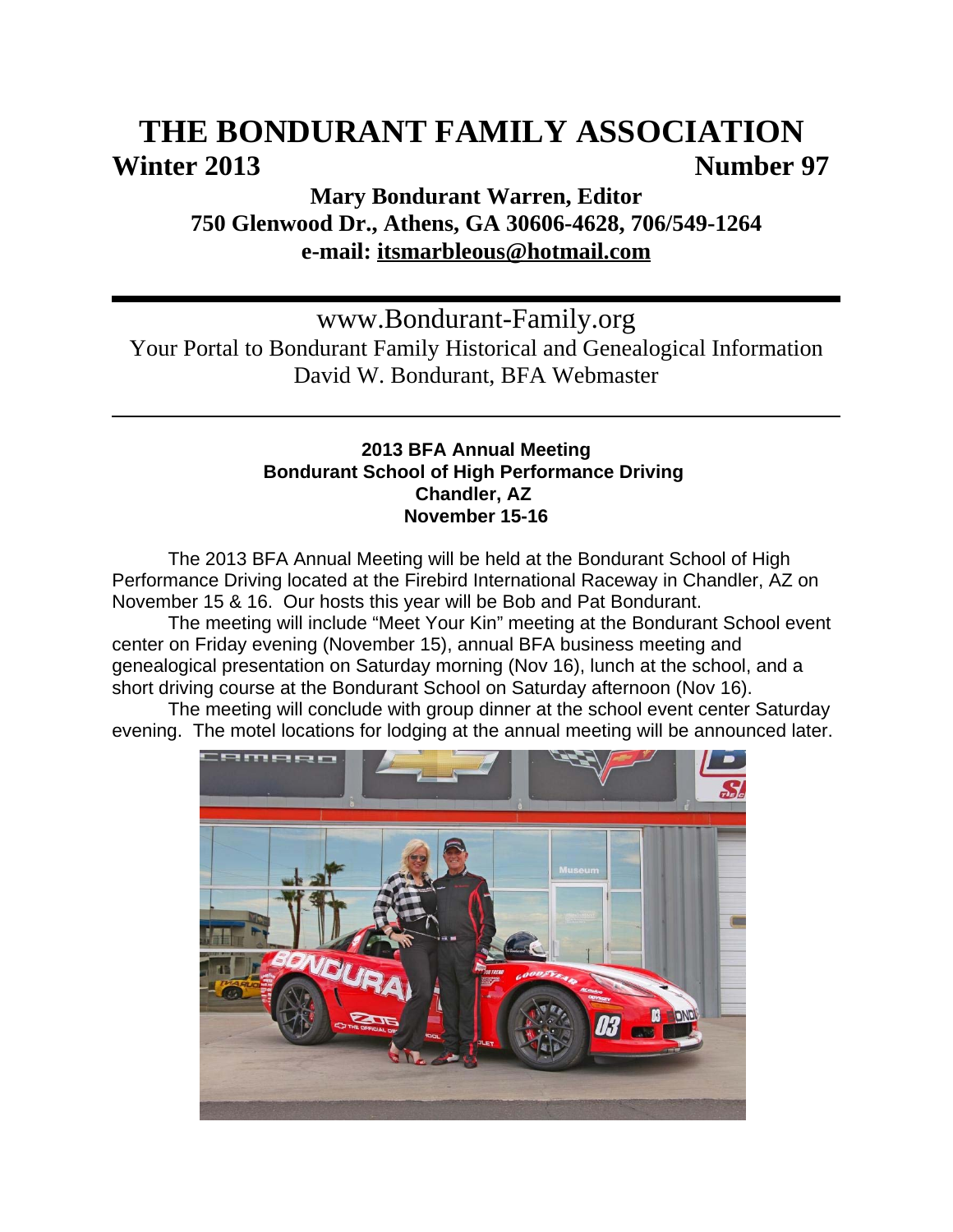#### **DEATHS**

*Our sympathy to the families they leave behind*.

DEWEY JAMES BONDURANT, SR., born 25 April 1925, died 28 Feb. 2013 in Florala, AL. He was the widower of Ola Samantha Bell, born 13 June 1929 in Atmore, AL, died 2 Jan. 2002 in Flomaton, AL.

Their son Dewey Bondurant, Jr., was re-elected as Mayor of Flomaton, AL, this past August. Other sons are John Stewart, Mark Anthony, Maxie, Farris, and Longfellow Dee Bondurant.

DONALD JENE BONDURANT, 82, of Paducah, KY, 7 Jan. 2013. Survivors include his children Daniel, wife Marinena, Janice and husband Ron Morehead, Shela and husband William Hoehler, 5 grandchildren Craig, and Aaron Bondurant, Brandon, and wife Brittany Morehead, Alissa Morehead and Kirsten Koehler. Donald's wife Frances Olene Ferrell, and parents James M. and Josephine Williams Junior, and brother and sister Richard Bondurant and Joyce Barber preceded him in death. His brothers Tommy, Jerry, and "Pop" Bondurant survive.

Clint Bondurant added that he believes that Donald was the son of James Milton Bondurant, and grandson of Thomas Cotton Bondurant and Maggie Wiseman.

MRS. LILLIAN KESSLER "LIL" BONDURANT, died 20 March 2013 at her home in Radford, VA. The daughter of Harry W. Kessler and Lillian Cornelia Gentry, Lil and Hix Clifton Bondurant had been married for 65 years. Their children are Bill and wife Becca, David and wife Allison, Nancy Bondurant-Couch, and daughter-in-law Carolee J. Bondurant, widow of son Kenneth Kessler Bondurant. There are 9 grandchildren, and 3 great-grandchildren surviving.

Hix and Lil met at Emory & Henry College, and were its boosters. When the Bondurants went to Genolhac, France, 1993, three brothers and sister Rebecca Bondurant Lynch, Hix and Lil, Jack and Peggy, and Jim Bondurant made the trip. For many years Hix and Lil were active in the Bondurant Family Association, and son Kenneth and wife Carolee hosted the annual meeting at Abingdon, VA, just before his death.

SHARON A. KINGEN, of McCordsville, IN, died 8 Jan. 2013. Born 6 July 1944, she was the only child of the late Dennis "Dink" Kingen and Mildred Dale Snyder. Her grandparents were Bob Kingen and Allen and Gertrude Snyder. Sharon is survived by cousins Karen Fleming, Marta Evry Bowman, and Dennis Fisk.

Sharon earned a Ph.D. in Literature and English from Ball State University and formerly taught at University of Indianapolis and Ball State. She was the owner of Kingen Gun Club, and member of the Indiana Trapshooting Association. She had won the Grand National Ladies Championship for Trapshooting in Vandalia, OH.

Following the funeral at Mt. Comfort United Methodist Church, she was buried at Washington Park East, Indianapolis, IN.

**Editor's Note:** Sharon served as Secretary of the BFA, and was active for many years in our annual meetings, while her health permitted. She had been preparing biographies of Bondurants whom she had researched, and through the kindness of Kelly Paugh, a friend, we have received digital copies of much of her work. It will be posted on the BFA website in the near future.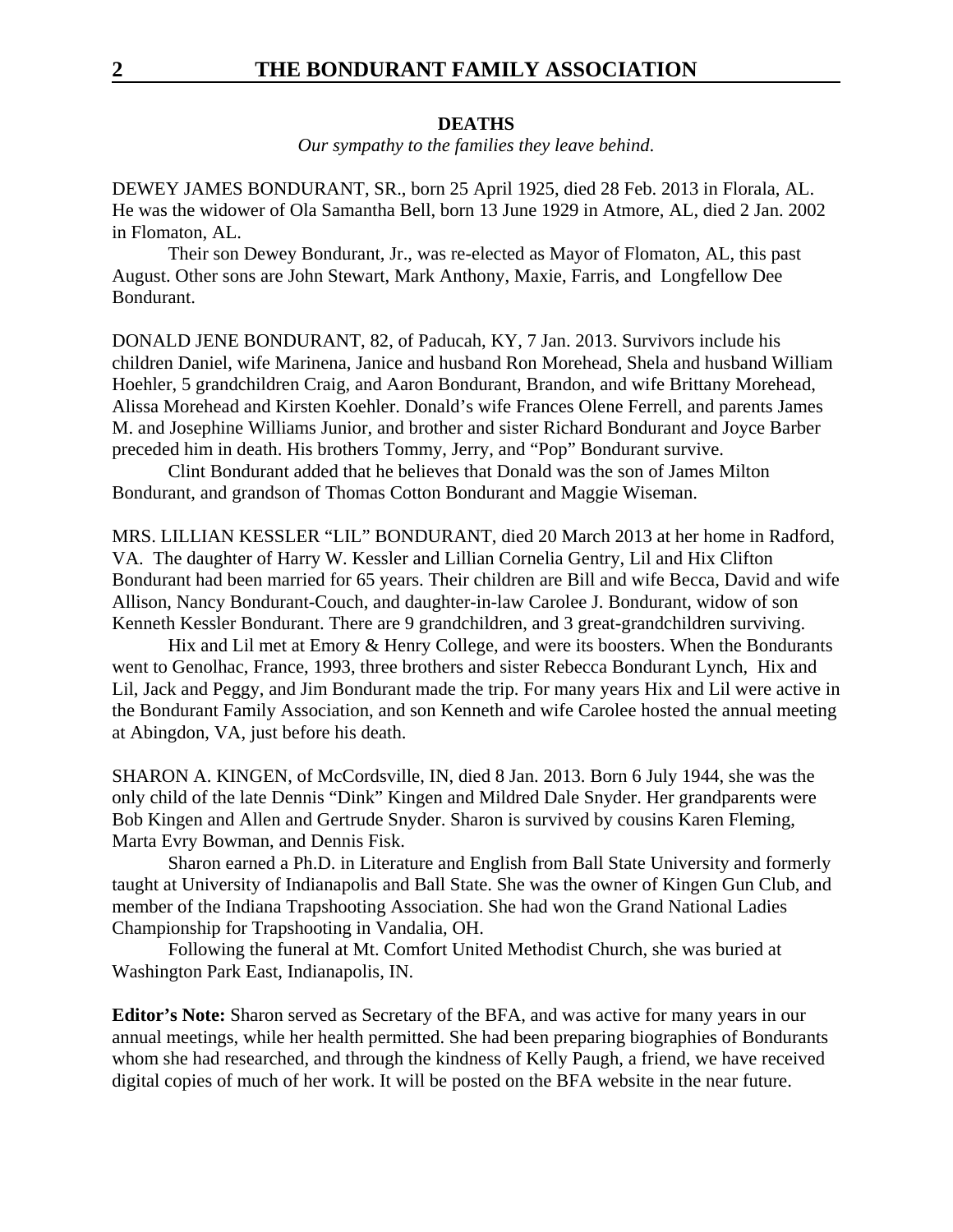### **GUESS WHO? Identification appreciated!**





# **Could either of these men be William Bascom Jopling I, who married lovely Kate Bondurant?**

 William Henry Bascom "Bass" Jopling I was born 24 July 1850 in Bedford Co., VA, and died 28 Aug. 1889 of a heart attack at Augusta. He and Kate were buried in Magnolia Cemetery, Augusta, GA.





1. 2.

Eliza Catherine "Kate" Bondurant was born 14 Sept. 1856 in Lynchburg, VA, and died 14 Nov. 1939 in Augusta, GA.

Katie Smith (kaben@windstream.net) is a descendant of Bass and Kate Jopling, and among family photos found those of the two unidentified men above. Has any other member of this family a photograph, identified, of Bass Jopling, she asked?

# **COL. THOMAS MOSELEY BONDURANT, of Buckingham Co., VA**

Susan Venable (smvenable@gmail.com) descends from Thomas, owned *of The Richmond Whig* newspaper, through his Alexander "Sandy" Bondurant, who daughter Harriet Lavinia Dabney Bondurant was born about 1878, and died before 1951. Harriet became the wife of Clifford Hare.

# **SARAH COWAN FORD**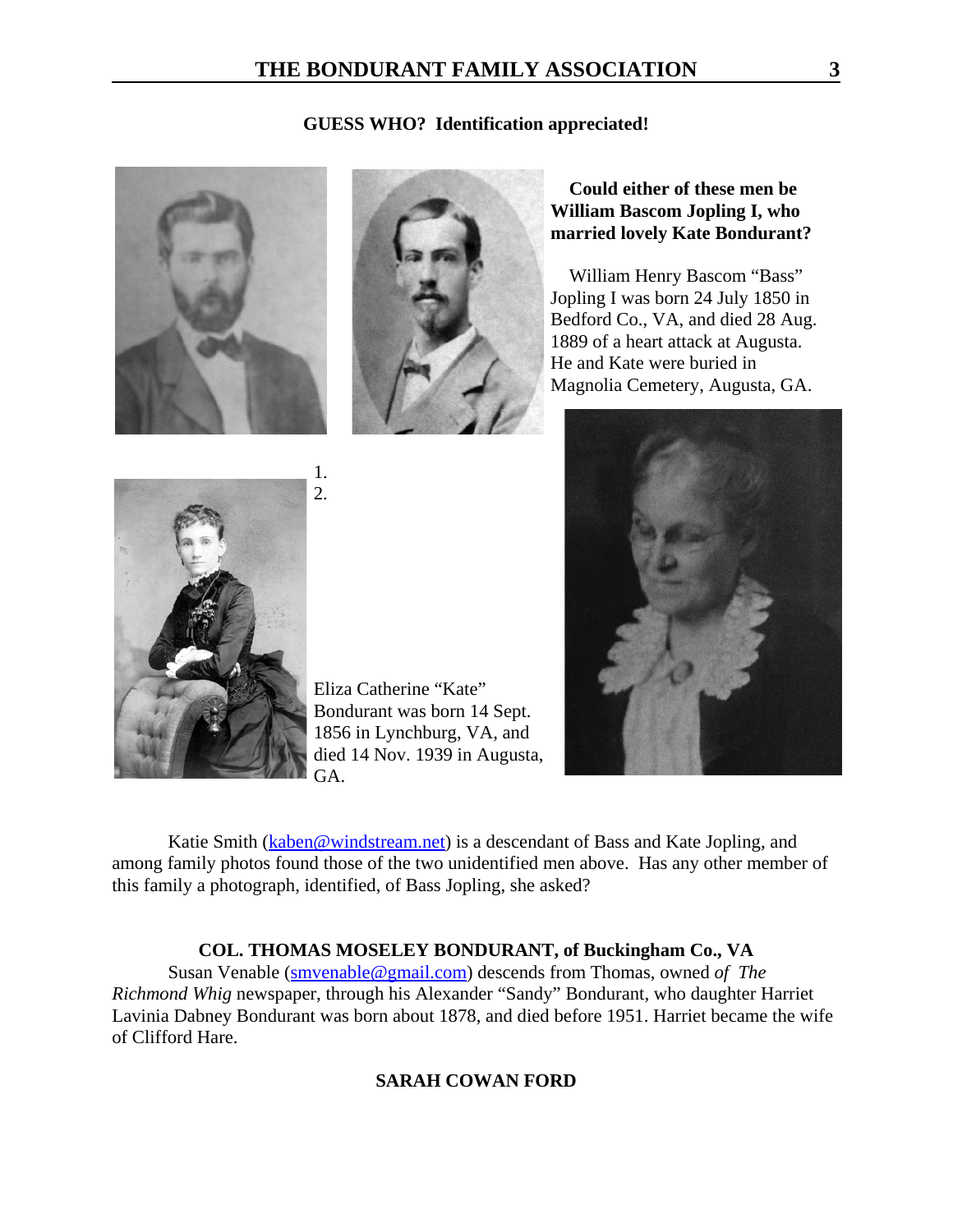Amy Martin (amymartinhomedesigns@mac.com) needs the ancestors of this woman, wife of Joseph King. Her mother is posited as Anne Ford (1794-1863), daughter of Joseph Ford I, (1766-1846 Knox Co., TN) and Mary Magdelene Maxey (1766-1850), both descendants of Jean Pierre! Joseph was the son of James Ford and Sally Burit, and Mary daughter of Edward Maxey and Judith Sarah Ford, siblings, the children of Jacques Faure/James Ford, and Anne Bondurant.

Anne Ford (1794-1863) was married 5 Nov. 1818 in Knox Co., TN, to James Anderson, Jr., and their known children are Mary Jane, Margaret, Peggy [possibly Margaret], and Joseph W. Anderson (1829-1909). Was Sarah their daughter? Was her name Sarah Cowan Ford Anderson?

#### *BIOGRAPHICAL SKETCH # 2, by Sharon Kingen*

### **BENJAMIN BONDURANT**

Son of Darby Bondurant and Ruth Agee  $(1<sup>st</sup> wife)$ 

Benjamin Bondurant was the son of Darby Bondurant and Ruth Agee (Bible record posted at http://lvaimage.lib.va.us/Bible/33256/index.html Bible Record Image and http:// lvaimage.lib.va.us/Bible/25386/index.html Bible Record Image, which show Benjamin's father as Darbey). He was born 17 Feb 1773 (Bible record see sources listed above). However, Donald C. Bondurant in *History of Fulton Co., KY*, p. 67, says he was born 17 Feb 1774. His tombstone supposedly says that he was born 1774 (BFA Newsletter #44, p. 5). However, his brother Joseph was born Apr of 1774 (Bible record see sources listed above), making it impossible for Benjamin to have been born in Feb of that same year.

Benjamin Bondurant married a Moseley 12 Jul 1797. One Bible record shows her as Saley C. or E. (Bible record see sources listed above; the initial is difficult to read), but another shows her as Sarah E. (BFA Newsletter #5, pp. 4-5). Saley Bondurant, wife of Benjamin Bondurant, was born 4 May 1781 (Bible record see digital sources listed above). This date is also given in the genealogical research of M. Dennis (document available at the  $300<sup>th</sup>$ Anniversary Celebration of the BFA in Williamsburg, VA, October, 2000). However, FamilySearch Ancestral File shows her birth as 1780, and the date engraved on her tombstone is 4 May 1780 (photo in BFA Newsletter #67, p. 2). In either case, she was about 7 years younger than her husband. Sarah "Sally" E. Moseley was the daughter of Robert Moseley who died 7 Jun 1829 in Logan Co., KY ("Robert Moseley of Buckingham County, Virginia, and Logan County, Kentucky, Property Settlement," *Magazine of Virginia Genealogy*, Vol. 35, No. 2. This article, written by M.B. Lozo, contains much genealogical information about this Bondurant family with citations to sources). Several sources list her middle name as East (e.g., Donald C. Bondurant in *History of Fulton Co., KY*, p. 67; Dennis research document), and East is engraved on her tombstone (photo, BFA Newsletter, #67, p. 2).

The *Surveyor's Plat Book of Buckingham Co., VA*, shows that on 18 Sep 1798 120 acres of land at the head of the south fork of Rock Island Creek, adjoining Joseph Good, Isaac Sallee, Fore, and Darby Bondurant were surveyed for Benjamin and David Bondurant. This description seems to refer to the beginning of what is now known as Little Rock Island Creek. This property would have been about 4 miles southwest of Centenary, near VA highways 655 and 704. It would also have been about five miles due south of the James River. Benjamin does not seem to appear in the 1800 tax list, but he must have been in the area because on 27 Dec 1800 Benjamin and David were granted 120 acres on the head of Rock Island Creek on the east side of the road from Goodwin's Church to the Albemarle old courthouse ferry (source: grant #46, 1797-1801, p.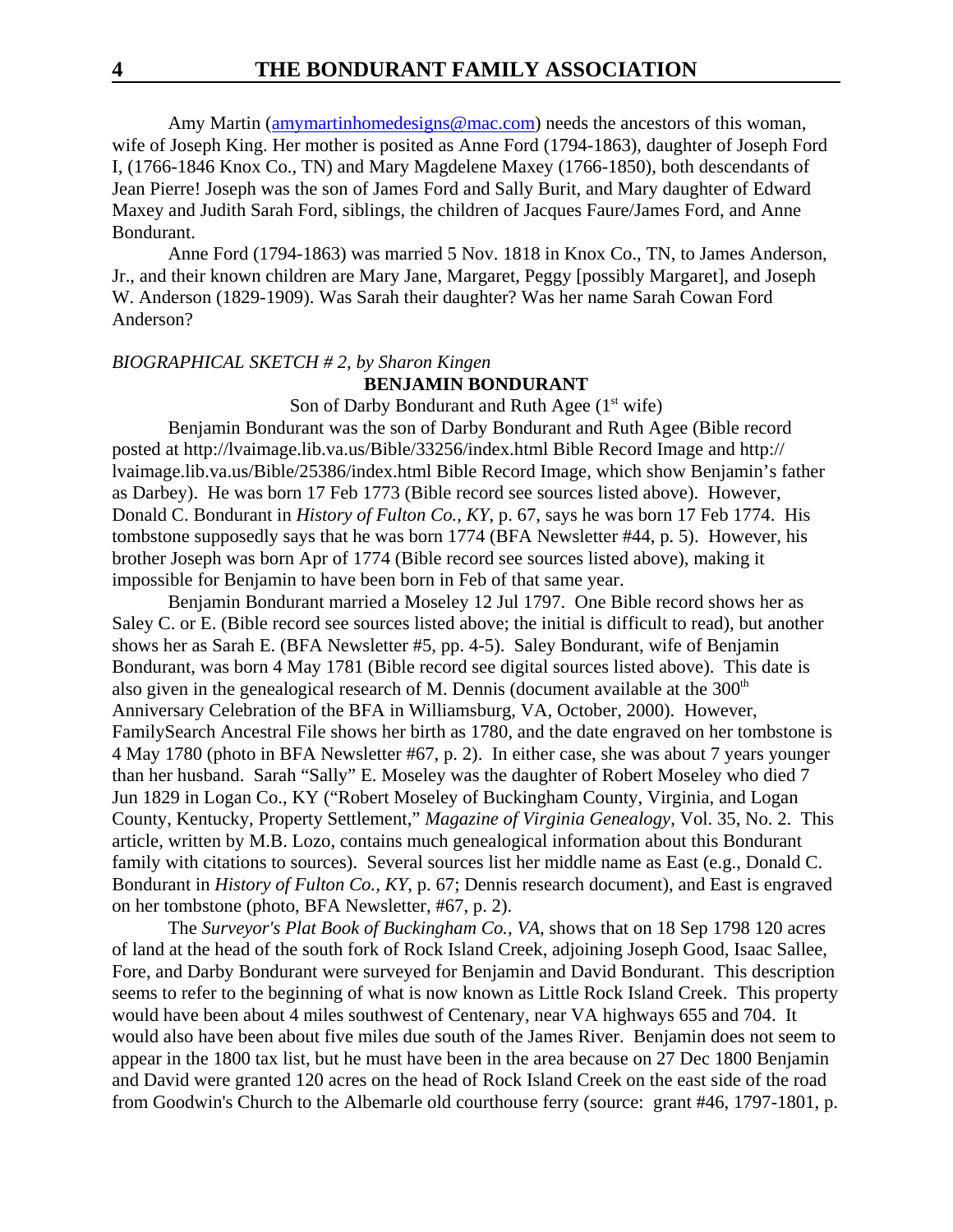570). [Who can identify the location of Goodwin's Church and/or the Albemarle old courthouse ferry? Was this Route 20? Was Scottsville the site of the ferry?] Although the description is somewhat different, it seems probable that this was the same land that was surveyed in 1798. We can be reasonably certain that this is the right Benjamin Bondurant because he had a brother named David.

However, Benjamin may not have stayed long on this land (and may never have occupied it). Instead, he may have crossed to the north side of the James River and purchased land there because he appears in Nelson Co., VA in the 1809 tax list. He was still there in 1810. The census record shows that he was aged 26 to 45 as was his wife. In the household were 2 males aged 10 to 16, 1 female aged under 10, and 4 males aged under 10.

[Compiler's note: I question whether this is actually a census of Nelson County; it is labeled Nelson Co. in a different hand than that of the census taker, the list is only 8 pages long with approximately 16 names per page, and it contains only people whose names begin with letters A through C. Nelson Co. was created 1807/1808 from Buckingham Co., so perhaps there was some confusion about the boundaries. This might also serve to explain Benjamin's appearance in the Nelson Co. tax list of 1809 as well. On the other hand, Benjamin and Sarah's daughter Pauline Bondurant is reported to have been born in Nelson Co., VA.]

Research on descendants (e.g., Dennis research document) shows that Benjamin and Sarah had 7 children prior to 1810: Robert M., William A., Albert G., Hillary H., David L., Benjamin T., and Pauline B. This census record seems to match exactly with the known births of these seven children.

Sometime between 1810 and 1820, Benjamin Bondurant moved to Kentucky [any land records to show when they moved?]. Dennis's research document indicates that Benjamin may have first moved to Logan Co., KY before moving on to Shelby Co., KY. Benjamin's grandson, Benjamin V. T., in (source??) reported that his grandfather Benjamin moved from Buckingham Co., VA to KY and then to Dresden, TN about 1821. [Is this in his Civil War veteran's interview?]

Donald C. Bondurant (*History of Fulton Co., KY*, p. 67) states that while living in Shelby Co., KY Benjamin "operated an inn for travelers; but later moved with his family to Weakley County, TN" (same statement is found in Dennis's research document). While Benjamin may have resided in Logan Co. at some point between 1810 and 1820 (note that his wife's father did reside there), the census records show him residing in Shelby Co., KY in 1820. That entry shows that he was over age 45 (he would have been 47), but his wife was aged 26 to 45 (she would have been 39 or 40). They had with them a daughter aged 10 to 16, 2 sons under 10 and 2 daughters under 10. The census also shows that 4 people were engaged in agriculture. The household also included 7 male slaves and 9 female slaves.

Between 1810 and 1820, Benjamin and Sarah had had 4 children in addition to the 7 produced before 1810. The 4 additions were James E., Virginia Ann, Joseph S., and Louisa C. This 1820 listing seems to include these 4 youngsters plus Pauline B. who would have been about 11 at this time. Other records also show that by the time the 1820 census was taken, 2 of Benjamin and Sarah's children, Robert M. and William A., had married (both were married in Shelby Co., KY). Missing from Benjamin's household were 4 males: Albert G., aged about 18; Hillary H., aged about 17; David L., aged about 15; and Benjamin T., aged about 13. Later records show that they all were living, but their whereabouts in 1820 is a mystery.

As noted, two of Benjamin's sons married while the family was in Shelby Co., KY. William A., whose middle name is often recorded as Agee (e.g., Dennis research document), was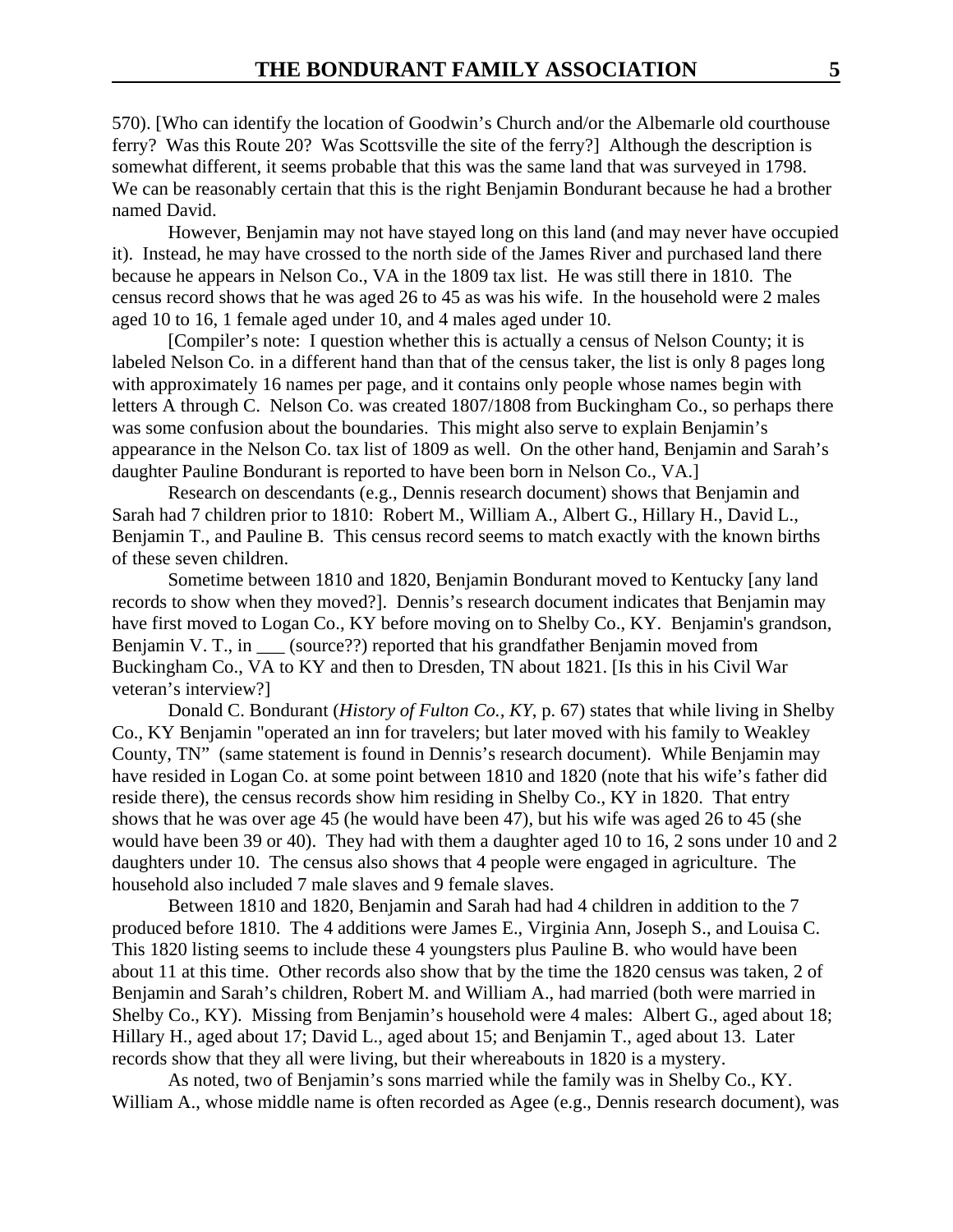born 15 or 31 Jul 1800 [which record gives which date?]. He appears to have been one of the earliest in the family to arrive in Shelby Co., KY. Marriage records show that a William Bondurant married 23 Feb 1819 in Shelby Co., KY Elizabeth Richerson. However, if this was he, the marriage was not recorded in the family Bible and the marriage must have been brief because William A. Bondurant married 15 Nov 1819 Katie Esters (Shelby Co., KY marriage records), daughter of Joel Esters (Dennis research document). However, just a few weeks later, on 4 Dec 1819, William died (Bible record published in BFA Newsletter #5, p. 5). He does not appear in the 1820 census. It is probable but unproven that William A. Bondurant died and was buried in Shelby Co., KY. Nothing more is known about his widow, but there is no evidence that a child resulted from this brief union.

As the previous data indicate, Benjamin did not remain long in Kentucky. Sometime shortly after the birth of their last children in October of 1821 (a set of twins named Churchill P. and Emeline E.), he moved the family to Weakley Co., TN, which is located in the northwestern corner of the state and borders on Kentucky. However, Weakley County had yet to be organized. Benjamin and Sarah apparently were there in Dec of 1822 when their seventeenyear-old son David Latin, born 24 Sep 1805, died (BFA Newsletter #44, p. 5) on either the 13<sup>th</sup>  $\sqrt{\frac{323 \text{ ft}}{100}}$  or the 31<sup>st</sup> (BFA Newsletter # 5, p. 5). About six months later on 16 Jun 1823 their seven-year-old son Joseph Simpson, born 4 Jun 1816, died. Both were buried in the Bondurant Graveyard in Weakley Co., TN (cemetery catalog published in BFA Newsletter #44, p. 5 shows dates and full given names).

According to M. Dennis, "…he [Benjamin] is listed as 'one of the first settlers in Weakley Co.,' which was established on Oct. 23, 1823. The act establishing the county provided that sessions of the county and circuit courts would be held in the home of John Terrell until otherwise provided -- court continued to hold sessions in the house of John Terrell & Benjamin Bondurant until April 1828. Next session was held in the new courthouse" (Dennis research document). However, according to *Tennessee the Volunteer State 1769-1923*, Vol. 1, p. 902, the county was organized in 1825 and Dresden was selected as the county seat and laid out in that same year. The first courthouse was completed in 1827 and the first session of the court held in it in 1828. Prior to this time some of the sessions of the court had been held in the house of Benjamin Bondurant in Dresden. A sketch entitled "First Settlers of Weakley" posted on the Weakley Co., TN GenWeb site includes Benjamin Bondurant as part of the "Ridgeway Settlement" on Cane Creek. The same year the courthouse was finished, Benjamin Tallasee Bondurant, who was born 8 Oct 1807, died on 16 Oct 1827 and was buried in the Bondurant Graveyard (cemetery catalog published in BFA #44, p. 5 gives date and full name). He died just eight days after celebrating his twentieth birthday.

Despite these losses, the family remained. They were there in 1830 as the following census record shows:

### Weakley Co., TN

Benja Bondurant 0 1 1 1 3 1 0 1 ----- 0 1 1 1 0 0 0 1

(1 male 5-10, 1 male 10-15, 1 male 15-20, 3 males 20-30, 1 male 30-40, and 1 male 50-60) (1 female 5-10, 1 female 10-15, 1 female 15-20, and 1 female 50-60)

However, there is a problem; this household includes more people than should be here. Benjamin and Sarah had a total of 13 children. However, by 1830 at least 4 were deceased – William Agee, David Latin, Joseph Simpson, and Benjamin Tallassee. Their eldest son, Robert M. was living in his own household in 1830. The same can be said for Albert G. and Hillary H. Additionally, their daughter Pauline B. was married and living with her husband at another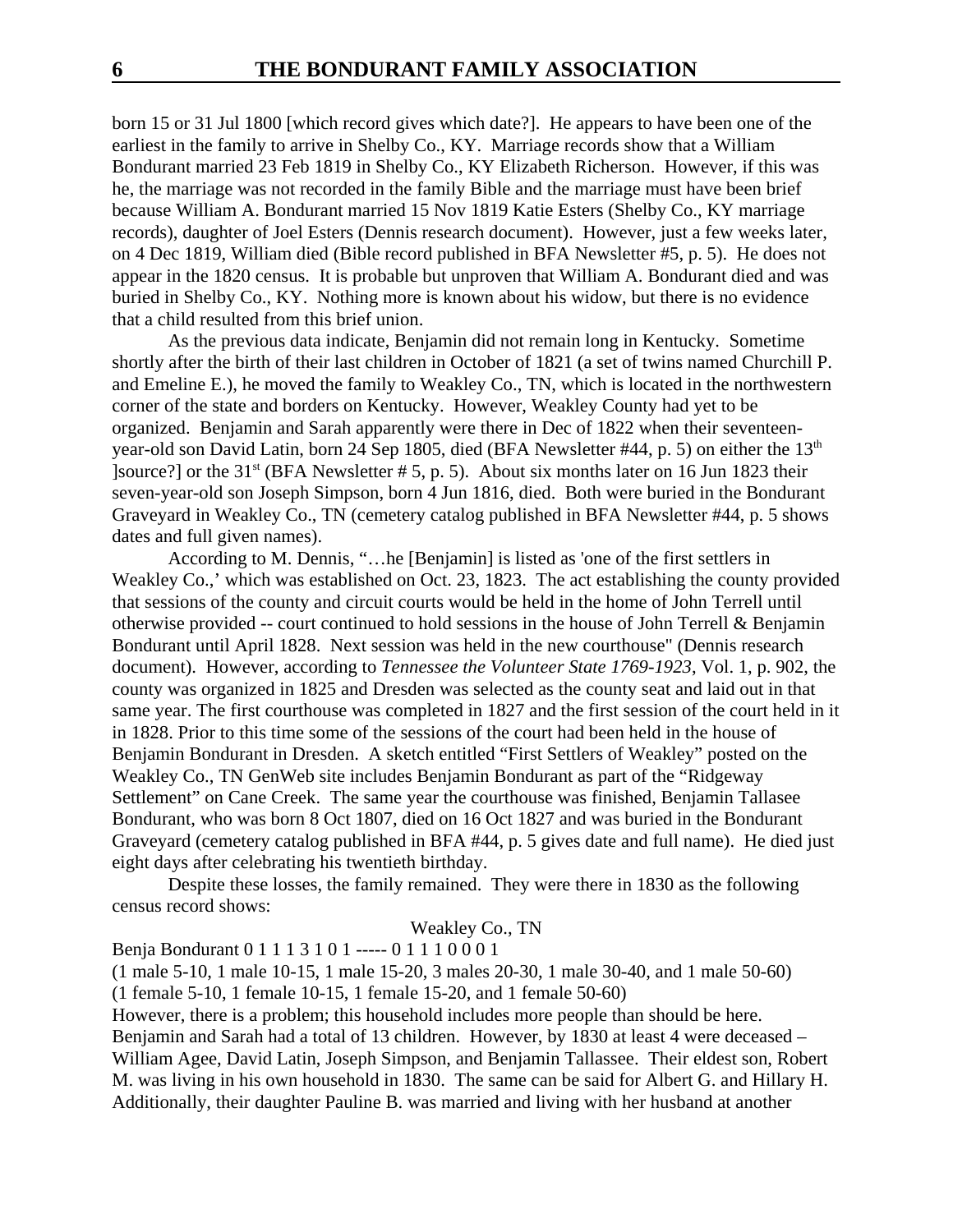location. That means that 8 of their 13 children are accounted for. The 2 youngest children in their household were, no doubt, the twins. The next older female was their daughter Louisa C. The male 15 to 20 should be their son James E. That accounts for 4 of the missing 5. What of the other one, Virginia Ann? She might be the eldest of the younger females; she was recently married and had not yet had any children. Her husband could be one of the 3 men aged 20 to 30. However, that leaves a male aged 10-15, 2 males aged 20-30, and a male aged 30-40 unidentified.

Although it is not proven, it seems likely that Benjamin's house in Tennessee was a place where travelers could stay. The following news report (Ancestry.com Wilson Co., TN message board, posted 8 Oct 2004) seems to indicate this:

> *National Banner and Nashville Whig*, August 7, 1835 DIED: At the residence of Benj. Bondurant in the town of Dresden, Tenn. on Saturday the 18th of July, 1835, a traveller who called himself John Millwood, and said he was from Clay county, Illinois.

Perhaps the unidentified people in the 1830 census were temporary boarders.

On 22 Aug 1832 Sarah East Moseley/Bondurant died (Bible record published in BFA newsletter No. 5, p. 5; Dennis document gives same date). Soon afterward, Benjamin married Martha Aydelott (Dennis document gives her name and says "no issue, she had children by former marriage"). Benjamin's marriage to Martha was not recorded in the family Bible. Ancestry.com World Tree (The Pilcher-Barrow-Swiggart Families of Nashville) states that this marriage occurred 12 Dec 1833. [Is there any official confirmation of this marriage?] Data posted at Computerized Ancestor (http://www.sanbachs.com /cdi) shows that she was b. 1784. Ancestry.com World Tree (The Pilcher-Barrow-Swiggart Families of Nashville) shows Martha Aydelotte, the wife of Benjamin Bondurant, as having been born 4 Apr 1784, but that remains unconfirmed.

The identity of the extra people in Benjamin's household in 1830 is not explained by the 1840 census data. Benjamin was still in Weakley Co., TN. The household contained Benjamin who was listed as age 60-70. His second wife was aged 40-50. In the household were a female aged 20-30 and a male aged 15-20. The male was most likely Benjamin's son Churchill P. who had not yet married by 1840. The identity of the female, however, is somewhat a mystery although she might have been a child of Martha Aydelott's from a previous marriage.

On 23 Oct 1845 Benjamin Bondurant died in Weakley Co., TN (Bible record published in BFA Newsletter #5, p. 5, but Dennis research states that the Bondurant-Jones Bible says he died 22 Oct 1845). He was buried in Weakley County in the Bondurant Graveyard as were his first wife and at least 5 of their children. The catalog of the Bondurant Graveyard (BFA Newsletter #44, p. 5) includes a record of Benjamin's stone that supposedly says that he was born Feb 1774 and died 23 Oct 1845 and includes a Masonic emblem. M. Dennis states that Benjamin Bondurant left a will dated 26 Sep 1845 proved 3 Nov 1845 in Weakley Co., TN. [Does anyone have a copy of this will?]

His widow does not seem to appear in the 1850 census. Ancestry.com World Tree (The Pilcher-Barrow-Swiggart Families of Nashville) shows that she died 11 Aug 1845, but this is unconfirmed. There is no evidence that she and Benjamin had children, which is not surprising given the age of both when they married. She was buried in the Bondurant Graveyard (BFA Newsletter #67, p. 3).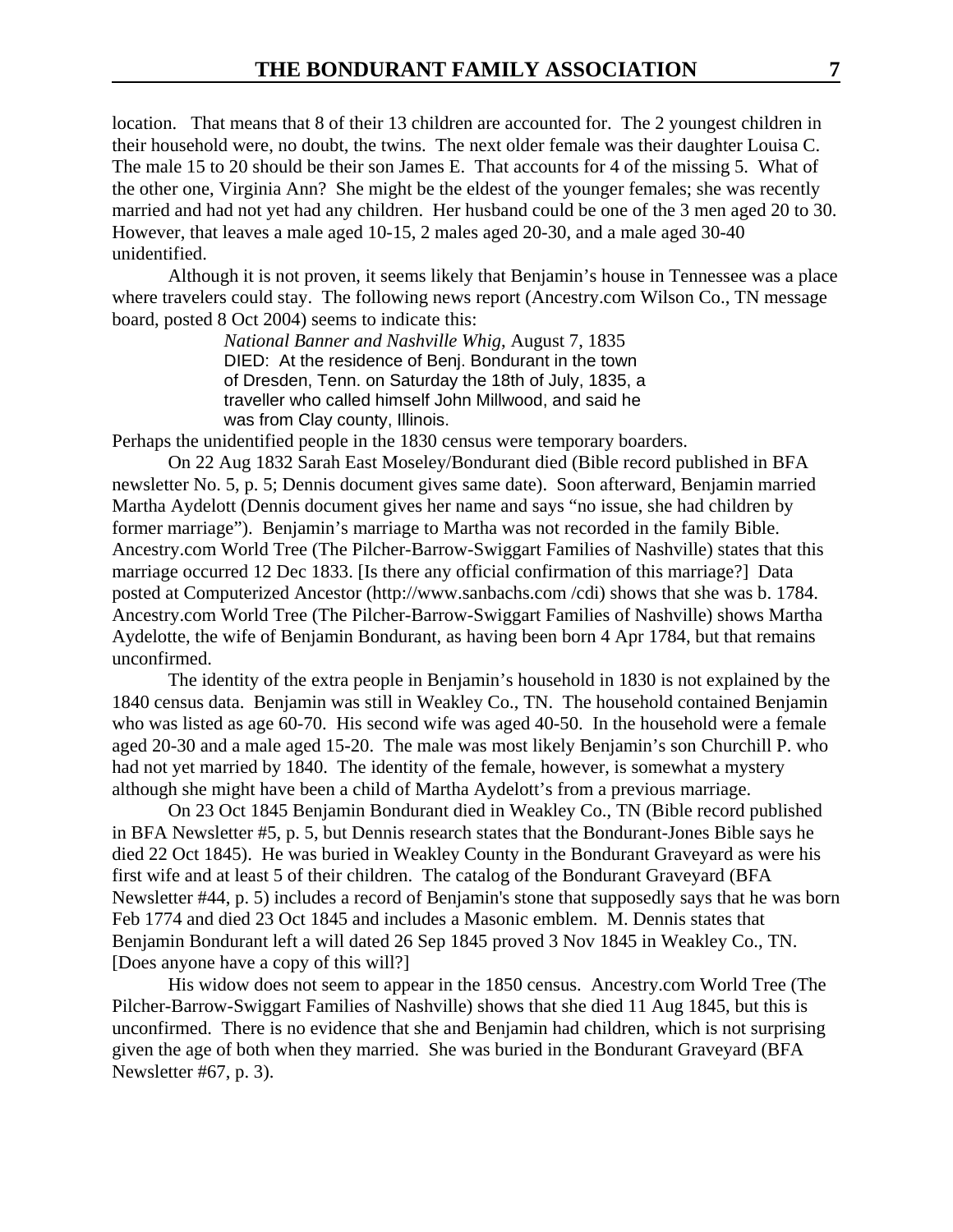On 28 May 2005 a commemorative marker was place on the grave of Benjamin Bondurant (BFA Newsletter #67, pp. 2 & 3) in the Bondurant Cemetery on Summers Road, Dresden, TN. The article in the newsletter reviews the history of Benjamin's life and the work that went into restoring the cemetery. "In all nine gravestones were found here: Benjamin (died 1845) and Sarah (died 1832), Albert Gallatin Bondurant, one of the first lawyers in the county, and his two daughters Mary and Cordelia Bondurant; Benjamin Tallassee Bondurant; Louisa Clayborn Bondurant Knox, and Martha Aydelott Bondurant, and grandchild Churchill Payne Ethridge who died in infancy."

In summary, Benjamin Bondurant and Sarah "Sally" East Moseley began their married life in Buckingham and/or Nelson Co., VA. They moved to Shelby Co., KY and finally settled in Weakley Co., TN in what would become the county seat of Dresden. Four of their children died relatively young – William Agee, David Latin, Joseph Simpson, and Benjamin Tallasee. Their remaining nine children lived to adulthood, married, and had children: Robert M., Albert G., Hillary H., Pauline B., James E., Virginia Ann, Louisa C., Churchill P., and Emeline E.

#### **BLACK FAMILIES BEARING THE BONDURANT NAME**

By Sharon Kingen

Joseph Bondurant was the son of Darby Bondurant, grandson of John Bondurant, and great-grandson of Jean Pierre. He married in 1797 Rhoda Terry. They moved to Bath Co., KY by at least 1820 and resided there for twenty years. On Oct. 15, 1839 Joseph emancipated "my woman slave Lucinda aged 27 years, my girl slave Elisabeth aged 5 years, my girl slave Lucy aged 2 years". In his will Joseph made the following statement: "Í give and bequeath to following named slave Charity the old woman of whose increase are all my slaves, was inherited from her father by my wife Rhoda Bondurant. The following are the names of the slaves: Charity, Isaac P., Hannah, Moses, Isaac, Jr., Henry, Milly, Jackson, Thomas, in consideration of the affection and love I bear to my said Wife Rhoda Bondurant and in consideration of her Inheriting the mother of then all by her father and the extreme he used in raising of them all, I give them all and their future increase to her and her heirs and assigns forever as her own proper and absolute right."

I'm not sure now of where I obtained the information, but I have notes that Rhoda's father was Stephen Terry. In Rhoda's will, dated Oct. 30, 1843, and recorded Dec. 8, 1845, she states the following: "First, It is my will and desire that all my negro slaves named as follows Charity, Isaac, Hannah, Moses, Isaac, Jr., Martha, Jackson, Henry, Milly and Thomas, be free at my death. Second. It is my will and desire that all my land the farm whereon I now live be equally divided at my death between the following named negroes freed as above, viz: Charity, Isaac, Hannah, Moses, Isaac, Junr., Martha, Jackson, Henry, Milley and Thomas, the dividison to be made agreeable to Quality and Quantity. Third. It is my will and desire that all my personal property after paying all my just debts and funeral expenses be divided at my death equally between the following named negroes freed as above, viz: Charity, Isaac, Hannah, Moses, Isaac Junr., Martha, Jackson, Henry, Milley. Fourth. It is my will and desire that the share that may fall to Charity at my death shall at her death descend to her son Isaac and her four grandsons namely Moses, Isaac, Jackson and Henry in equal proportions."

I did not check the actual records, but the Bath Co. Deed Books O, p. 434; P, p. 9; Q, pp. 153 & 373; and R, pp. 157, 166, and 221 show entries indicating that the former slaves of Rhoda sold the property. Moses Bondurant sold land to Matilda Ringo, Chastity Bondurant sold land to Moses Bondurant, Martha Bondurant sold land to John Young, Jackson Bondurant sold land to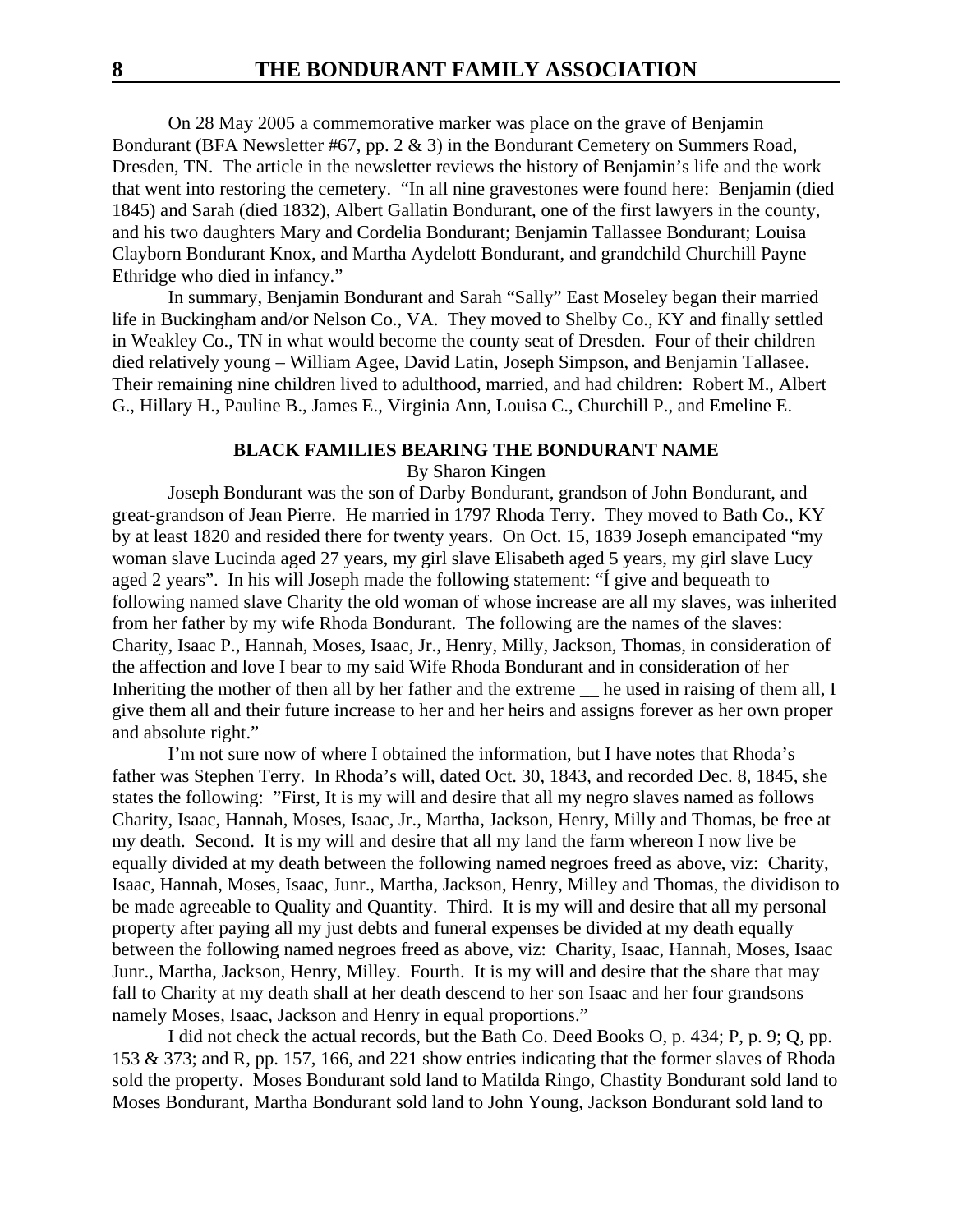Jetson Erwin or Evans, Isaac Bondurant and wife sold land to Milton P. Stephens, Henry Bondurant sold land to Thornton Marshall, and Isaac Bondurant Jr. sold land to R. H. Conner.

 The 1850 census lists Isaac and Martha as residents of Mason Co., KY which includes the town of Maysville, about 40 miles from Bath Co. There is also an Isaac listed in Carter Co., KY which is about 40 miles east of Bath Co. along what appears to be a main thoroughfare from Lexington KY to Huntington, WV.

Other Black families bearing the Bondurant name can be found in the census records of 1860 and later. However, I have made no attempt to record these since I had no reason to believe that any of these families shared blood lines with the white Bondurant families. There are, however, some who are marked "mulatto" in the census record, indicating the possibility that some of these may share Bondurant blood lines. I would like to note that part of the reason that I have not paid more attention to this possibility is that there is no evidence that my branch of the Bondurant family ever held any slaves. Furthermore, IN was a free state, and those who came here were not slave holders.

Several of the Bondurants who came to Indiana were Quakers, some of whom publicly denounced slavery. Joseph Bondurant of Putnam Co. was reportedly an overseer before moving to IN, but I believe that he had a brother Ephraim who remained in VA and served as an overseer for Fleming Saunders. Other than that, I have had no reason to consider the possibility that any members of my direct line might have had any partially Black descendants.

We do know that some members of the Bondurant family were slave holders, however. Of those in KY I have a census record showing that in 1860 in Jefferson Co., KY there is a Joseph D. Bondurant who reports having \$10,000 in real estate and \$4,000 in personal property. He and his wife are residing in the household of a Mira Gray who reported holding \$150,000 in real estate and \$5,000 in personal property. It is my guess that Mira Gray was Joseph's remarried mother, but I'm not sure. I think that this Joseph was the son of Jeffrey W., who was the son of Joseph, Jr. and the grandson of Dr. Joseph.

There is also a Joseph with wife Elizabeth in Montgomery Co., KY in 1860 who reported having \$40,800 in real estate and \$8,600 in personal property. I think he may have been the son of Edward and grandson of Dr. Joseph, but I haven't proved that. That same year there is a Jacob N. Bondurant living in Ballard Co., KY who shows that he owns \$16,000 in real estate and \$900 in personal property. I think that he was a descendant of Darby, but I'm not sure of the lineage. I think that this Jacob was living in 1850 in Christian Co. with his widowed mother Chloe and other family members. With them is A. Brooks aged 22, a female b. VA who is Black and B. Brooks aged 1, a female b. KY who is Also Black. The only other data I have pertaining to slave holding in KY is that when the property of Thomas Bondurant of Boone Co., KY was appraised, the first on the list was a Negro named Agness.

My notes about VA slave holdings are sketchy. Since my direct line migrated to NC early, I was not as conscientious about recording some of the census details as I should have been. From what I have in my notes, it appears that the John Peter Bondurant who resided in Powhatan Co., VA and then migrated to Green and Adair Co., KY (the person I believe to have been the son of Jean Pierre's son Peter) had 7 slaves. I do not recall reading anything about them in his will, though. I do have a notation that at one point Dr. Joseph Bondurant had 21 slaves. A quick scan of my census data shows that some of Dr. Joseph Bondurant's children also held slaves. This is also true of some of Rev. Thomas Bondurant's children and some of Darby Bondurant's descendants. In several instances, however, the slaves bear surnames other than Bondurant (e.g., Campbell and Farmer). While it is possible that some of these persons might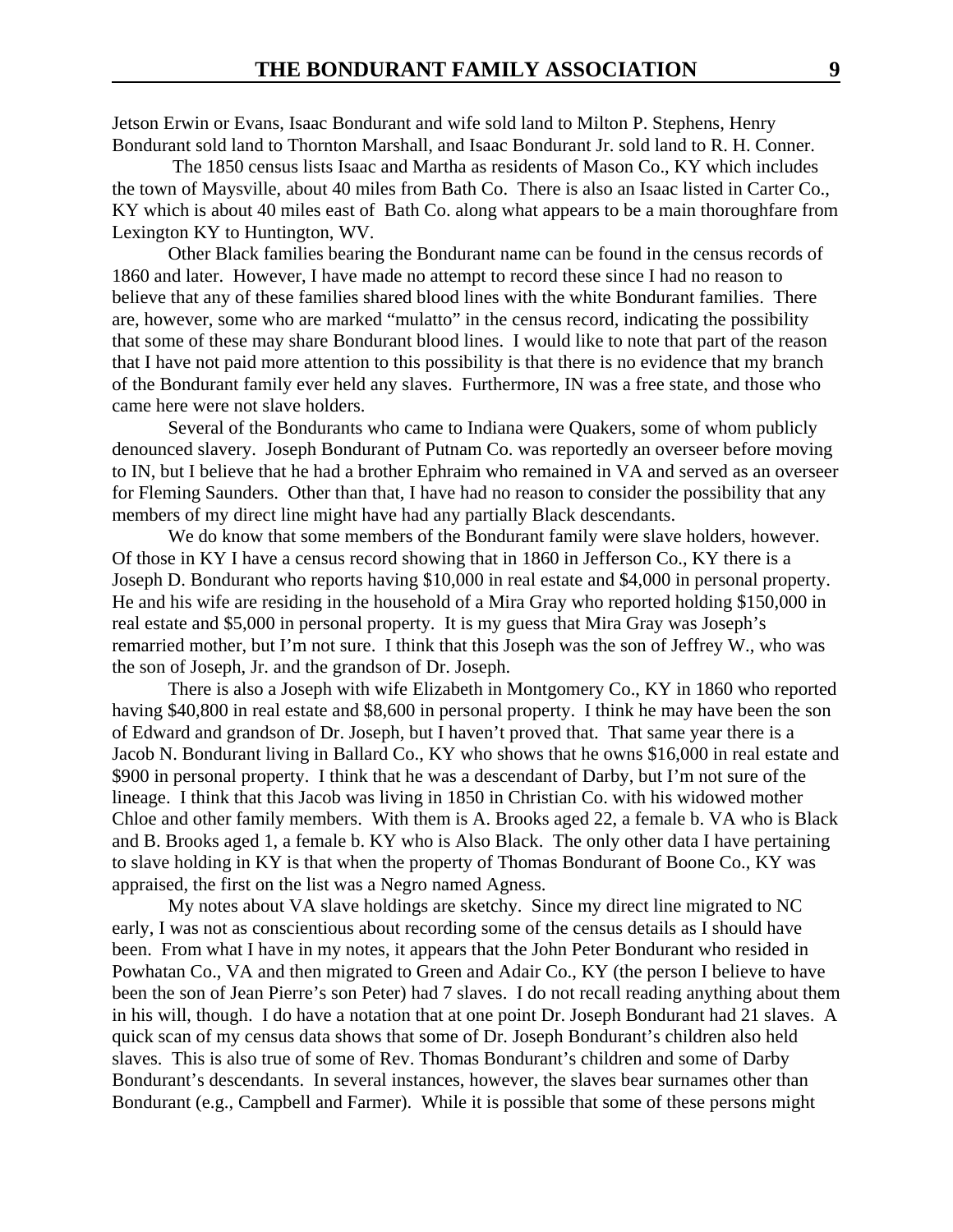have chosen other names for themselves even though they were partly Bondurants, I doubt that they would have changed the name later to that of Bondurant. Thus, it seems unlikely to me that any Black family that now has the Bondurant name would be among those who took other names while still in bondage. Rather, it is likely that they assumed the Bondurant name at the time of emancipation.

It would seem to me that the best starting point for tracing these lines would be the 1870 census. While it may be impossible to pinpoint precisely which Bondurant family held these individuals as slaves, it is my guess that we can narrow the field to just a few choices because the evidence suggests that only a few Bondurants held any significant number of slaves. If those who are interested in tracing these lines could identify the general geographic area where their ancestors were in bondage, we could probably point them toward the most likely Bondurant families.

### **BIOGRAPHICAL SKETCH # 3 JOSEPH BONDURANT Son of Darby Bondurant and Ruth Agee (1st wife)** *Researched and complied by Sharon Kingen (1944-2013)*

Joseph Bondurant was the son of Darby Bondurant and Ruth Agee (Bible record posted at http://lvaimage.lib.va.us/Bible/33256/index.html Bible Record Image and http://lvaimage.lib.va.us/Bible/25386/index.html Bible Record Image, which shows his father as Darbey). He was born 22 Apr 1774 (Bible record see sources listed above). He married Rodey Terry 26 Oct 1797 (Bible record see sources listed above; however, BFA Newsletter #41, p. 7 shows 23 Oct). The marriage is recorded in Pittsylvania Co., VA and was performed by John Jenkins, but he failed to provide the date to the Clerk of Courts in Danville, VA (see BFA Newsletter #31, pp. 2-3). It is unclear as to why Joseph would have been in this vicinity. However, he does seem to appear there in the 1797 and 1799 tax lists. Terry researchers who have posted information on Ancestry.com World Tree (e.g., [Hardesty 3]) show that Rhoda Terry's father was Stephen Terry (also, Martindale Manuscript Collection, IN State Library) and her mother was Sarah Catherine Fuqua whose mother was a Ford. Thus, it is likely, but unproven, that Rhoda Terry and Joseph Bondurant were distant cousins. Census records indicate that Rhoda was born between 1775 and 1780. Thus far they are unlocated in the 1810 census.

At some point Joseph and Rhoda moved to Kentucky. There is no assurance that this is the right one, but a Joseph Bondurant did serve in the War of 1812 from KY as a private 8 Mar 1813 to 8 Sep 1813 in Capt. Isaac Gray's Co of Infantry, KY militia detached, commanded by Lt. Col. Wm. E. Boswell although the roll shows him as "absent" ("Kentucky Soldiers of the War of 1812" Ancestry.com database although both dates appear to be 1818 in the image). However, there were other Joseph Bondurants in KY at this same time, so there is no proof of the service of this particular Joseph.

He was listed in the 1820 census in Bath Co., KY in or near Owingsville as Joseph Bandurant. Bath County lies about 40 miles due east of Lexington, KY and adjoins Montgomery Co., KY. The entry shows that Joseph was aged over 45. His wife was aged 26 to 45. There were no children in the household. There were, however, 5 slaves, 1 male and 4 females. Joseph Bondurant also appeared in Bath Co., KY in 1830. In this listing, he was aged 50 to 60 (he would have been 56). His wife was also aged 50 to 60. They had with them 9 slaves, 4 males and 5 females. Court records of Bath Co., KY (p. 481) include the following declaration:

"I Joseph Bondurant of the county of Bath and state of Kentucky, do hereby emancipate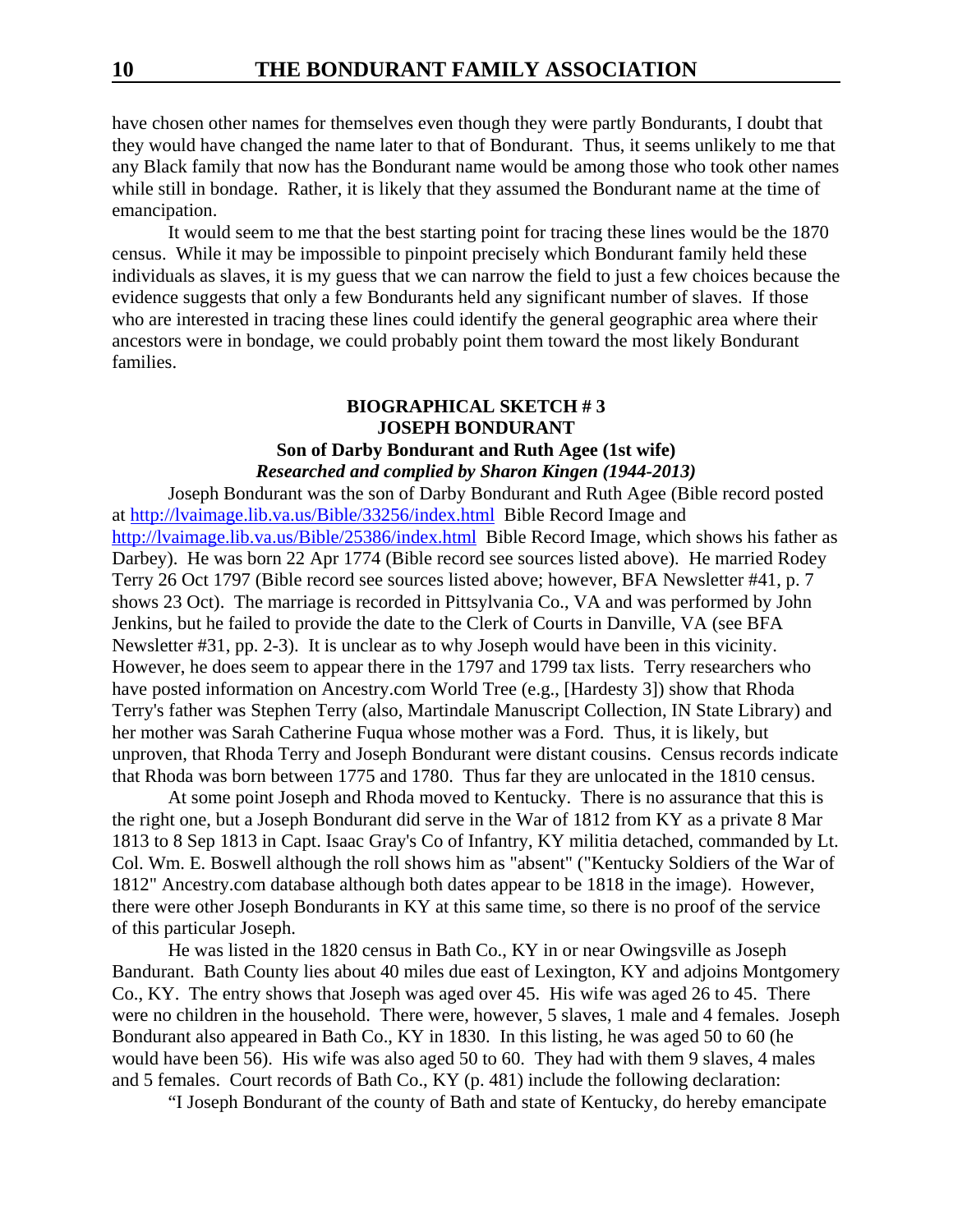and set free my woman slave Lucinda aged 27 years, my girl slave Elizabeth aged 5 years, my girl slave Lucy aged 2 years, from all manner of bondage whatever, given under my hand and seal this 15th day of October 1839.

Joseph Bondurant (seal)"

This document was duly recorded 15 Oct 1839 by the county clerk.

Joseph and Rhoda were still in Bath Co., KY in 1840. In this entry Jos Bondurant, who was living west of Slate Creek, was aged 60 to 70, as was his wife. The household included 15 persons. In addition to Joseph and Rhoda, there were 5 male and 4 female slaves. Also, there were 4 free colored females. Of the total, four people were engaged in agriculture. Joseph wrote a will on 6 Jul 1843 (Bath Co., KY Bk. D, pp. 250-151). The following is a transcription of that will:

"In the name of God the father, his son Jesus Christ, and holy Spirit, to whom be praise, honor and glory forever Amen.

I Joseph Bondurant of the County of Bath, being weak in body but sound in mind, taking into consideration the uncertainty of life, the certainty of death under a wise dispensation of Providence, do make this my last will and testament, revoking all others that have been made by me.

(Item 1.) It is my last will that all my just debts and funeral expenses be paid by my executor hereafter named.

Item 2. For the love and affection I bear to my dearly beloved wife Rhoda Bondurant, I give and bequeath all my property both real and personal to her own proper use and benefit in fee simple and to her heirs and assigns forever (viz.) the farm on which I now live with all the appertenances thereunt[o] belonging or in any wise appertaining, to her the said Rhoda Bondurant her heirs and assigns forever in fee simple.

For the love and affection I bear to my dearly beloved wife as aforesaid, I give and bequeath the following named slave Charity the old woman of whose increase are all my slaves, was inherited from her father by my wife Rhoda Bondurant. The following are the names of the slaves: Charity, Isaac P., Hannah, Moses, Isaac, Jr., Henry, Milly, Jackson, Thomas, in consideration of the affection and love I bear to my said Wife Rhoda Bondurant and in consideration of her Inheriting the mother of them all by her father and the extreme he used in raising them all, I give them all with and their future increase to her and her heirs and assigns forever as her own proper and absolute right.

It is my will and desire that my dearly beloved wife Rhoda Bondurant act, and I do hereby appoint her my sole executor without giving Security, and she may Sell as much of my personal estate and will pay my just debts and funeral expenses without having the property appraised by the Court.

In Testimony I have set my hand and seal this 6th day of July 1843.

Joseph Bondurant (seal)

Witnesses present Rane Chastain, Clemt. Connor"

The will was recorded 14 Aug 1843 with Clement Conner and Rane Chastain giving witness to its validity. We can assume, then, that Joseph Bondurant died sometime between July and mid-August of 1843, and we can assume that he died in Bath Co., KY. His place of burial, however, is unknown.

Rhoda survived him and wrote the following will on 30 Oct 1843:

"In the name of God Amen. I, Rhoda Bondurant Being weak in Body but sound in mind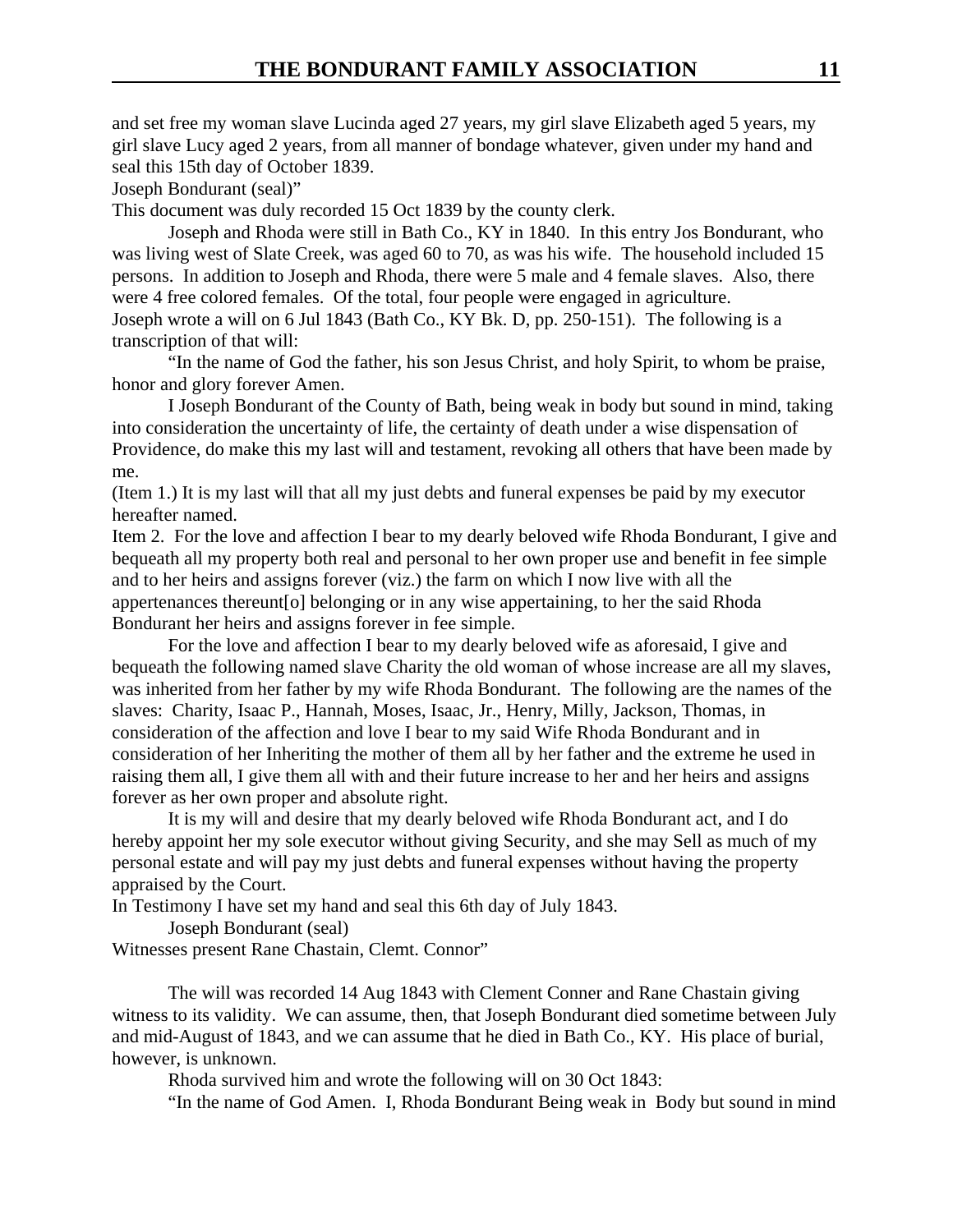calling to mind the instability of all earthly things the mortality of life and the certainty of death, do make this my last will and testament disposing all of my property both real and personal in the following manner.

First, It is my will and desire that all my Negro slaves named as follows Charity, Isaac, Hannah, Moses, Isaac, Jr., Martha, Jackson, Henry, Milly, and Thomas, be free at my death.

Second. It is my will and desire that all my land the farm whereon I now live be equally divided at my death between the following named negroes freed as above, viz: Charity, Isaac, Hannah, Moses, Isaac, Junr., Martha, Jackson, Henry, Milley and Thomas, the division to be made agreeable to Quality and Quantity.

Third, It is my will and desire that all my personal property after paying all my just debts and funeral expenses be divided at my death equally between the following named Negroes freed as above Viz: Charity, Isaac, Hannah, Moses, Isaac, Jackson and Henry in equal proportions.

The above written is my last will and Testament wish and desire As witness my hand and seal this 30 day of October in the year of our Lord 1843.

Rhoda (X her mark) Bondurant

Witnesses present: R. H. Conner, J. A. Conner"

The will was produced in Bath Co., KY December Court in 1845 and proved by oath of the two witnesses. It was recorded 8 Dec 1845. Thus, it seems likely that Rhoda Bondurant died sometime in the fall of 1845. It is worth noting that she did not name an executor for this will. One cannot help but wonder whether Charity and her children and grandchildren ever realized their legacy of freedom. Bath Co., KY deed records indicate that they did because Charity, Moses, Martha, Jackson, Isaac, Henry, and Isaac Jr. are all named in the index as selling property.

It is virtually certain that Joseph and Rhoda were buried in Bath Co., KY, probably in or near Owingsville, but no documents verify their burial sites. Furthermore, as the census records and their wills indicate, they had no children.

#### **JOSEPH BONDURANT**

#### by Clint Bondurant (wyoming1953@earthlink.net)

Fayette Co., KY, Wills. Will Book 1, pages 212-214. Will of Joseph Bondurant, signed 8 Aug. 1867, probated May 1868 Court. [*This is NOT Joseph, son of Jean Pierre*.]

"In the name of God, amen. I Joseph Bondurant, calling to mind the uncertainty of live and the certainty of death, especially when a person has lived over 74 years [born about 1794] and believing that whilst a man is in the enjoyment of health both of body and mind is the proper time for him to dispose of such worldly effects at it has pleased God to bleess him with.

I therefore feeling sound mind but slitely feeble in body from age, do on this  $8<sup>th</sup>$  day of August 1867 make, ordain, and publish this to be my last Will and Testament as follows, hereby revoking all other or former wells heretofore made by me.

- 1. It is my will that my body be decently buried in such manner as my beloved wife, my direction the lot which I have bought in Cemetery grounds near Lexington City, Kentucky.
- 2. If there be any just debts against me unpaid, I wish them paid as soon after my decease as possible, consistent with propriety.
- 3. I give and bequeath unto my beloved wife Elizabeth C. Bondurant, during her natural life, the tract of land whereon I now reside, being the same I purchased of Dr. Frazer and wife, also the 58 ½ acres of land I bought of F.K. Hunt as executors of Warfield, also the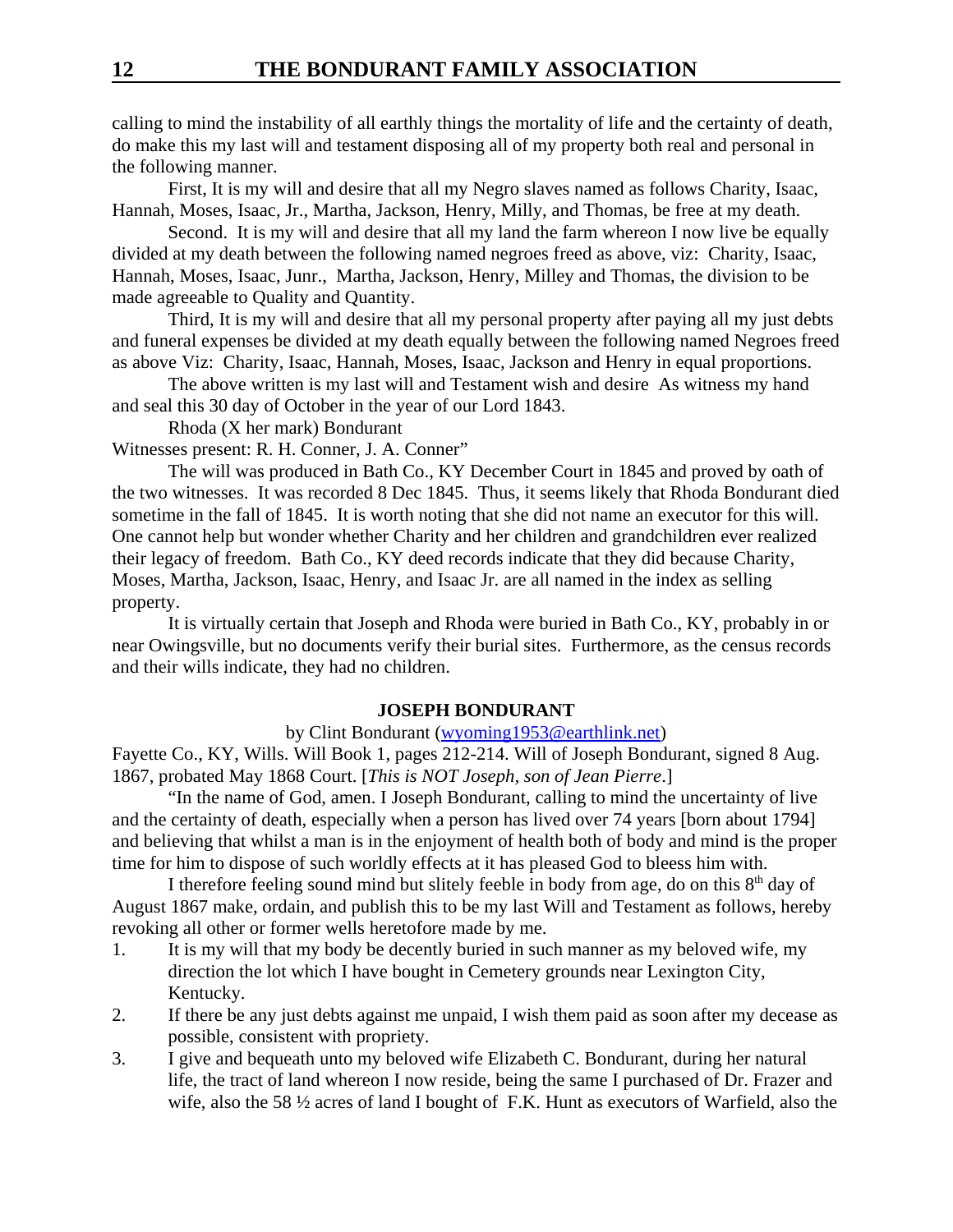lot and blacksmith shop in the City of Lexington, which I bought of said Hunt as executor as aforesaid, also the house and lot I have purchased of John G. Kiser and wife in the City of Lexington, all during her natural life. I also give to my said wife absolutely to do as she pleases with all my household effects, such as furniture, bedding, bed clothes, carpets, all my farming implements, my rockaway, horse and harness, cattle and hogs, the property and estate given my said wife as above, is in full and in lieu of dower in my estate.

4. I devise the farm which I bought of James Dudley containing 491 1/4 acres to be sold as also the shops recently bought of W.H. Newbery in Lexington, publicly and the proceeds of said sales to be paid as hereafter set forth.

To wit: \$2,000 to be laid out in land in Fayette Co., KY, for my niece Mrs. Mary Virginia Bailey during her natural life, and any other money she may receive from my estate is to be laid out in the same way, and at her death land to descend to her child or children, if there be any, and if none, then to be sold and the proceeds to be divided amongst my other legatees hereafter named, and in the same per ration as set forth by me in my present devises.

\$10,000 of said proceeds to be paid to my nephew Graves Pennington of TN, near Winchester.

\$5,000 to be paid to my niece Mrs. Sarah A. Williams of Clarksville, TN. I have advanced her heretofore \$5,000 so that her *pro rata* is to be counted as \$10,000 in the division of the other funds.

\$10,000 of said proceeds to be paid to and divided between the three sons of my brother Robert M. Bondurant, deceased, and the children of his deceased daughter Mary Muriel [Murrell], to wit, Peter Bondurant \$2,500, to John Bondurant \$2,500, to William Bondurant \$2,500, and to the children of Mrs. Mary Muriel deceased \$2,500.

I give, and to be paid out of the land and shops directed to be sold, to my brother Edward Bondurant \$2,000

I give to my three nephews Jacob Bondurant, Joseph Bondurant and Edward Bondurant of TN, each \$20. Jacob's to be paid as his note I hold on him; the other two cash.

I give to their sister, my niece, Mrs. Elizabeth Sanders, \$100, also to my sister Mrs. Amanda Cole \$20.

I give to my nephews Robert Pitman and J.S. Pitman, to Robert Pitman \$500, and to J.S. Pitman \$100, and to my niece Mrs. Woodson \$500. The devises which I have here given to my sister Mrs. Amanda Cole, and to my nephews Jacob, Joseph and Edward Bondurant, and J.S. Pitman are in full of their portion of my estate entire, and they are not to come into the *pro rata* division.

I devise at the death of my wife that the lands, houses, and lots which I have given her during her natural live shall be sold, and the proceeds of said sales to be divided *pro rata*, in the same proportions amongst those to whom I have made devises excluding Mrs. Amanda Cole, and my nephew Jacob, Joseph and Edward bondurant and also J.S. Pitman, and any other or residium of my estate to be divided in the same way and amongst the same devisees (except those excluded) provided the distribution shall be enough after making my brother Edward Bondurant \$4,000 and the others in the same proportion.

Then I give to the Kentucky University at Lexington, KY, \$500 for which the University must furnish tuition to that value to the children of Joseph deceased should his wife Mrs. Mary M. Glover choose them to use it, and if there still remains a residium of the estate, then I give to Bethany College \$500 for which tuition must be furnished by the college to said children of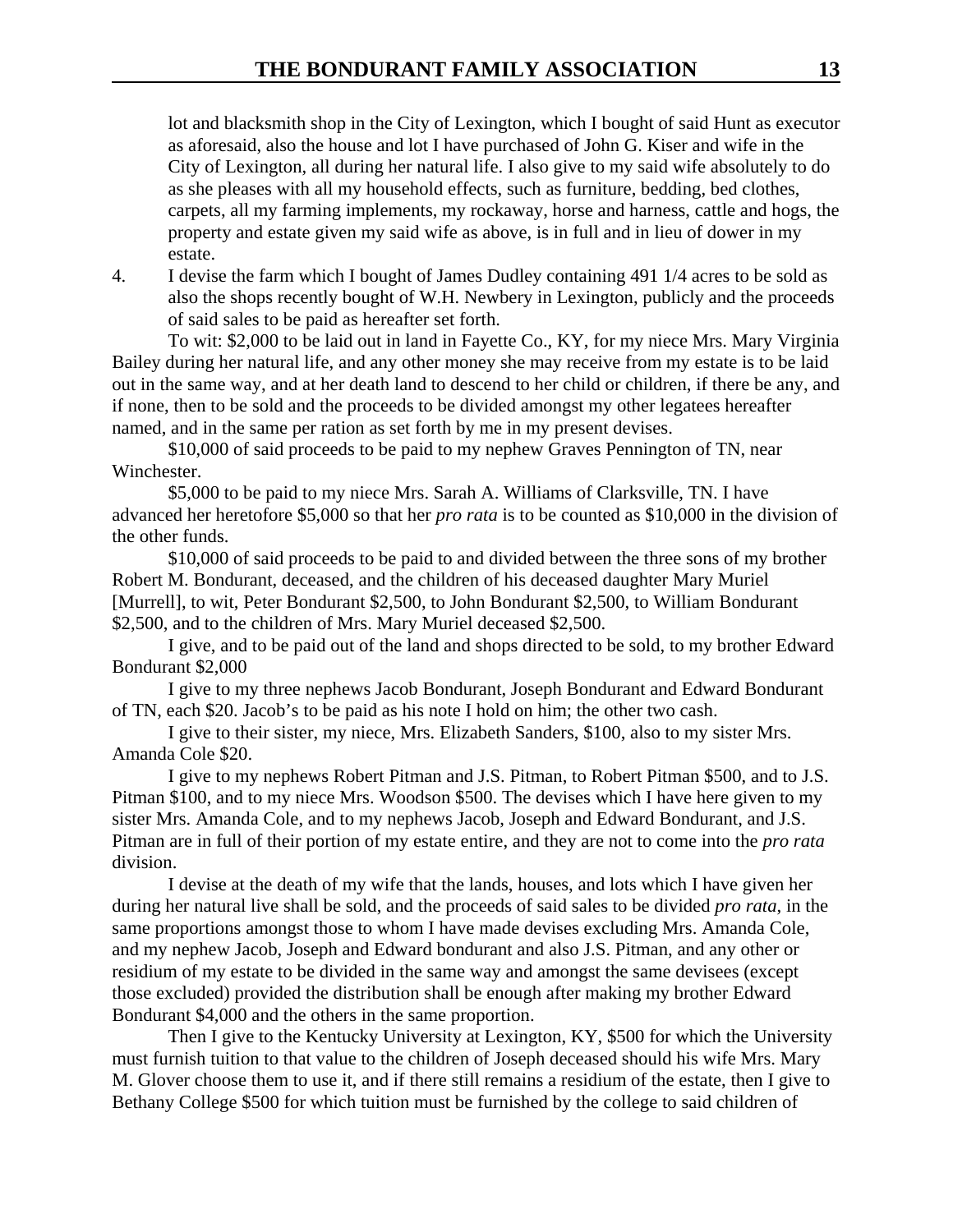Joseph B. Glover, deceased, if their mother or they will use it. Should there still be a surplus I give the Agricultural Department of the Kentucky University \$500 for which said Joseph B. Glover's children must be furnished tuition in the same way.

The residue of all my estate both real and personal I wish divided mongst my devises as I have stated above *pro rata*, and lastly I constitute and appoint Edward Bondurant my executor of this my last Will and Testament, and I request that the Court before whom this instrument may be proved will require no security of my said executor Edward Bondurant, and as it is uncertain whether Joseph B. Pitman is living or dead, should he be living then I bequeath to him \$5 in full for his entire portion of my estate to be credited on the note I hold on him.

In witness hereof I have set my hand and seal the date above written. J.B. Beck, F.K. Hunt and A.M. Barnes can prove this to be all in my own handwriting.

Joseph Bondurant

Attest: A.M. Barnes.

Erases and interlines by me this 8 day of April 1868. Joseph Bondurant

I wish Mr. J.B. Beck to act as counsel for my brother Edward Bondurant and wind up all my suits. Joseph Bondurant.

May Court 1868 (Fayette Co., KY, Will Book 1, pages 212-214)

This is Joseph Bondurant, son of Edward Bondurant and Magdelaine Veril Moseley, grandson of Joseph Bondurant and Agnes Radford, and ggrandson of Jean Pierre. Joseph was born 17 July 1793 VA, died 30 April 1868, Lexington, Fayette Co., KY. He married Elizabeth L. "Betsy" Moseley (30 April 1797 - 16 June 1870). Both were buried in Lexington Cemetery. This Joseph Bondurant's Census records: 1820 Census Montgomery Co., KY 1 white male aged 26-44 1 white female aged 16-25 6 slaves

1830 Census Montgomery Co., KY 1 white male aged 5-9 1 white male 30-39 1 white female 30-39 17 slaves

1840 Census Montgomery Co., KY 1 white male 5-9 1 white male 15-19 1 white male 40-49 1 white male 60-69 1 white female 40-49 1 white female 50-59

1850 Census Montgomery Co., KY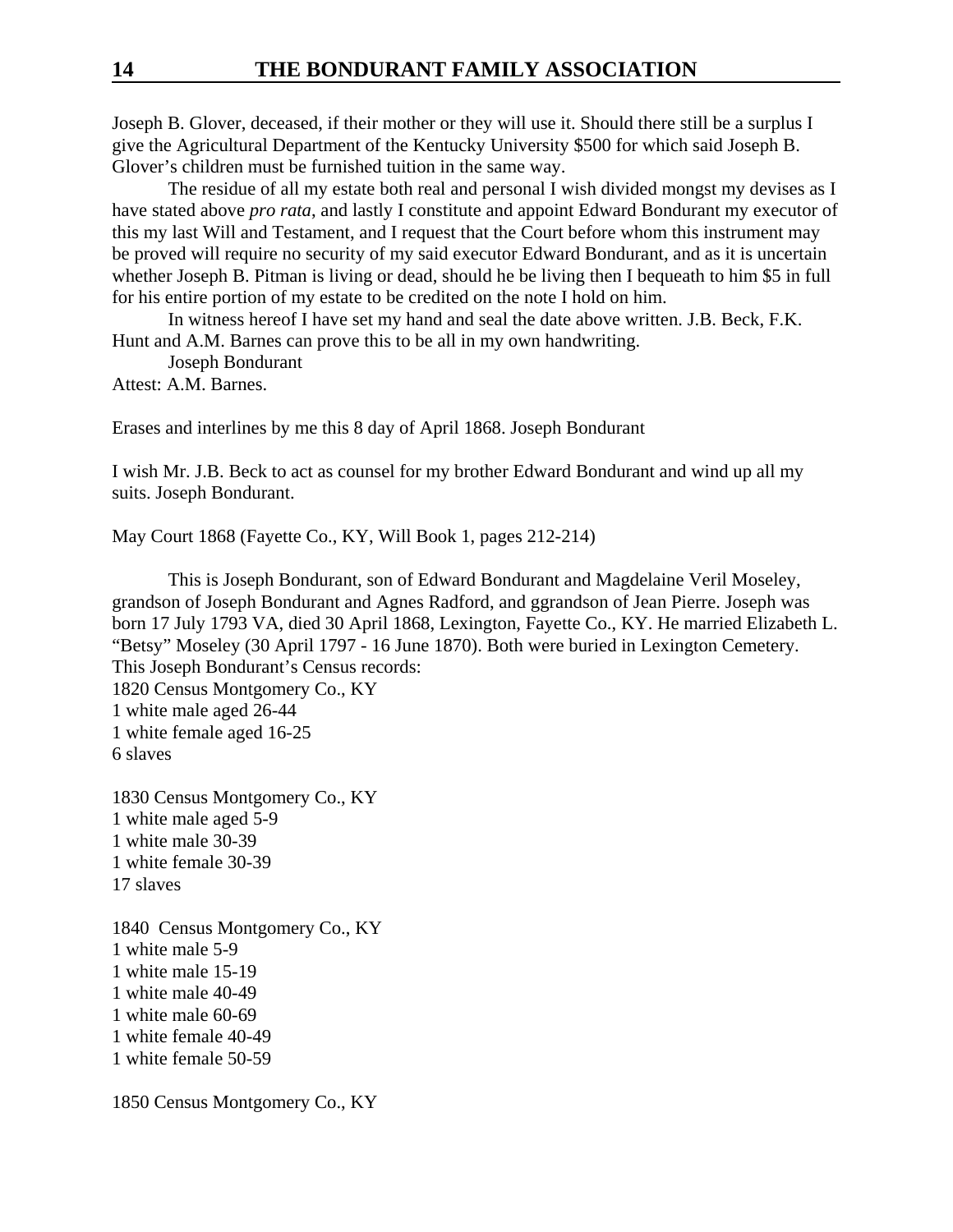Bonjurant [sic], Joseph, 57 VA, Farmer Elizabeth L. 54, KY Glover, Joseph B, 28 KY Glover, Mary 26 KY 4 Glover children [names omitted] Glover, Ann, 24

1860 Census Montgomery Co., KY Bondurant, Joseph, 66 VA Elizabeth 63, KY Pittman, Mary 18 KY

Mary Bondurant born about 1824, married Joseph B. Glover, born 1822 KY, son of Peter Guerrant Glover. Joseph and Mary were living in Mount Sterling, Montgomery Co., KY in 1860. Their children were: [a missing child, born before 1850 census] Martha Glover born about 1846 Peter G. Glover born about 1848 Joseph Glover born about 1849 Ella D. Glover born about 1852 Robert W. Glover born about 1854 Virgil Glover born about 1858 Edwin B. Glover born about 1859.

Whether Mary Bondurant was a daughter or niece of the testator Joseph Bondurant is yet to be proved. Has anyone the necessary records?

### **THOMAS FORTUNE RYAN, from #91**

by Ruby Talley Smith (rubygem3@verizon.net)

Thomas Fortune Ryan (I), had sons: Allen A. Ryan William Kane Ryan John Ryan Clendennin J. Ryan

William Kane Ryan was born 1873, died 7 Oct. 1906. His wife was Lillie or Lily Bondurant, daughter of Joseph Davis Bondurant and Myrah Gray. Their children were: Thomas Fortune Ryan (II), born 22 Oct. 1904, died 22 July 1994 Joseph Bondurant "Joe" Ryan born 9 July 1905, died 12 Sept. 1950.

Thomas Fortune Ryan (II) married Alberta Eaton, born 30 Sept. 1904 in El Paso, TX. One child Thomas Michael Ryan, born 9 Jan. 1926, died 11 Jan. 1947 CA

Joseph Bondurant "Joe" Ryan was born 9 July 1905 at Oak Ridge plantation, Nelson Co., VA,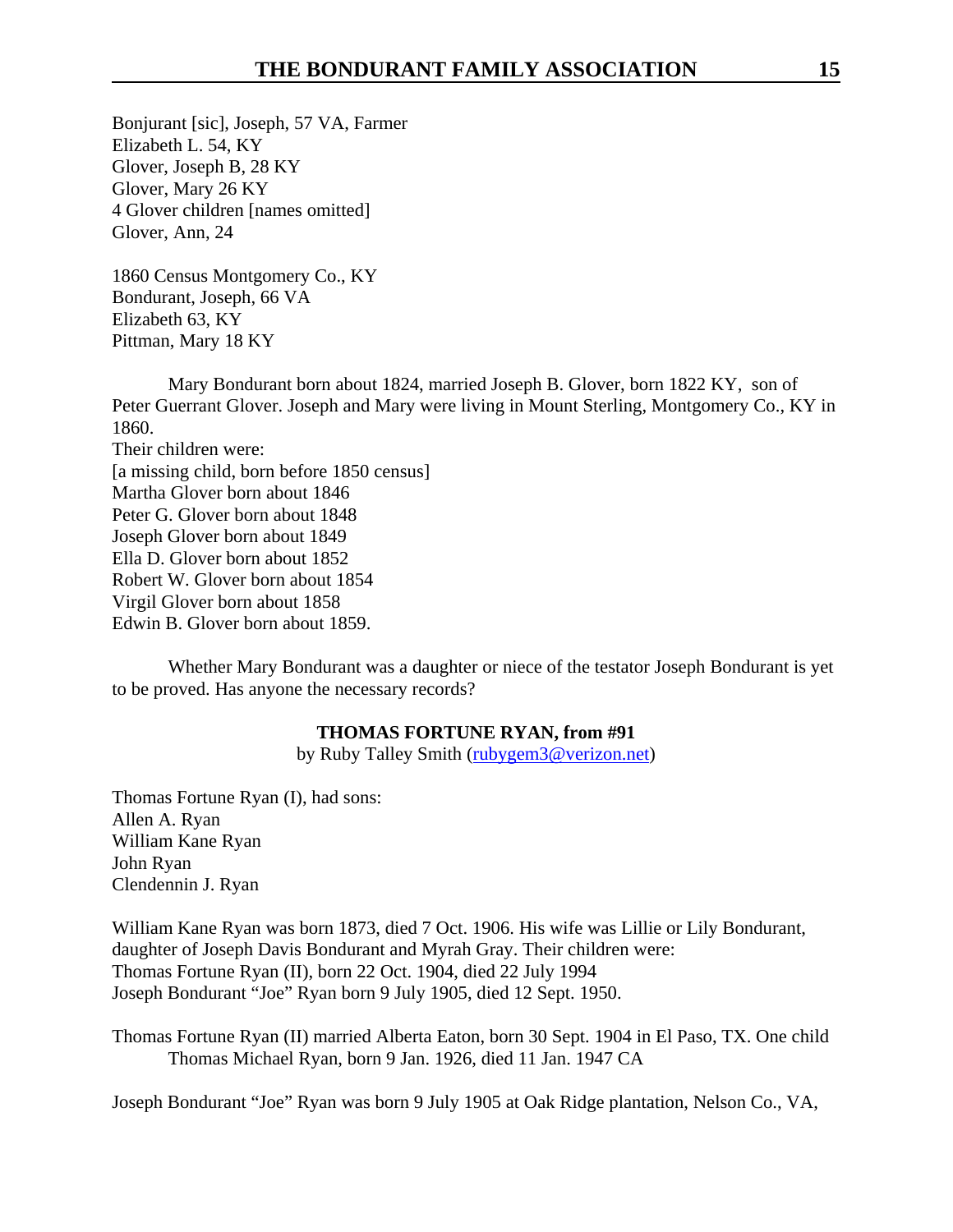and died 12 Sept. 1950 in New York City. His wife was Mary ?, and their only child was: Peter Barry Ryan born 10 June 1940 Philadelphia, PA, died 2 July 1962 in France. He was buried in St. Bernard du Montremblant, Quebec, Canada

Two interesting newspaper articles provide some family information: [*year and newspaper unknown*]

### **RYAN'S BARBECUE IN OLD VIRGINIA**

**Senators, Governor and Other Guests received Simply at Oak Ridge Farm.** Lynchburg, Va. Aug. 2.

Mr. and Mrs. William K. Ryan, Thomas F. Ryan's son and daughter-in-law gave a fine barbecue to the good people of Nelson County at Oak Ridge Farm Saturday. Thomas F. Ryan's father was overseer of this farm in the days of Slavery. Saturday the two United States Senators from Virginia, the Governor of the state, the Congressman and Senator from the district were guests of that overseer's grandson.

The guests began to gather from all over the country as early as 10 o'clock in the morning, and until after noon they came from all directions, in every kind of vehicle. The affair was entirely informal and refreshing. The democratic manners of Mr. and Mrs. Ryan surprised and delighted the country people.

Mrs. Ryan and Mrs. Swanson, the Governor's wife, most cordially received all comers in the dancing pavillion. Senator Daniel, Senator Martin, Gov. Swanson and Congressman Flood passed the time in the heart of the throng shaking hands with the sons of the soil and their wives and daughters.

Governor Swanson made a 10 minute speech during the afternoon. For five minutes he paid pretty compliments to the Ryans, for five he thanked the people for suporting him in the last gubernatorial election. Other prominent men present were Judge B.T. Gordon, ex-Senator J. Thompson Brown, Senator Aubrey E. Strode, Col. Joseph Button, I.T. Coleman, Bland Massie, H.T. Harris, Col. Henry M. Lewis, and former Judge W.T. Loving, who is manager of Oak Ridge Farm.

*The New York Times,* 9 Oct. 1906

### **WILLIAM K. RYAN DEAD**

#### **Second Son of Thomas F. Ryan – Brother's Fast Trip inVain**

William K. Ryan, the second son of Thomas F. Ryan (I), died suddenly on Sunday of a hemorrhage at the home of his father in Oak Ridge, VA.

It was in a vain effort to reach his brother before he died that Allan A. Ryan chartered a special train to carry him from Philadelphia to Washington. . . .

Allen Ryan left Philadelphia at 8:05 o'clock in the morning, and was in Washington at 10:22 o'clock. There at 10:30 o'clock he caught a train for Oak Ridge, but when he arrived there his brother was dead.

W.K. Ryan was 33 years old. For the last five or six years, because of bad health, he had been living in the West, in Arizona and in Mexico, where he took some part in the management of mining properties in which he was interested. While he was living in the East he was connected with various enterprises in Which Thomas F. Ryan was interested, being at one time Treasurer of the New York Transportation Company.

Mr. Ryan came to New York from the West last June, and from here went to his father's place at Oak Ridge. He leaves a widow and three sons, the youngest a baby, who was born at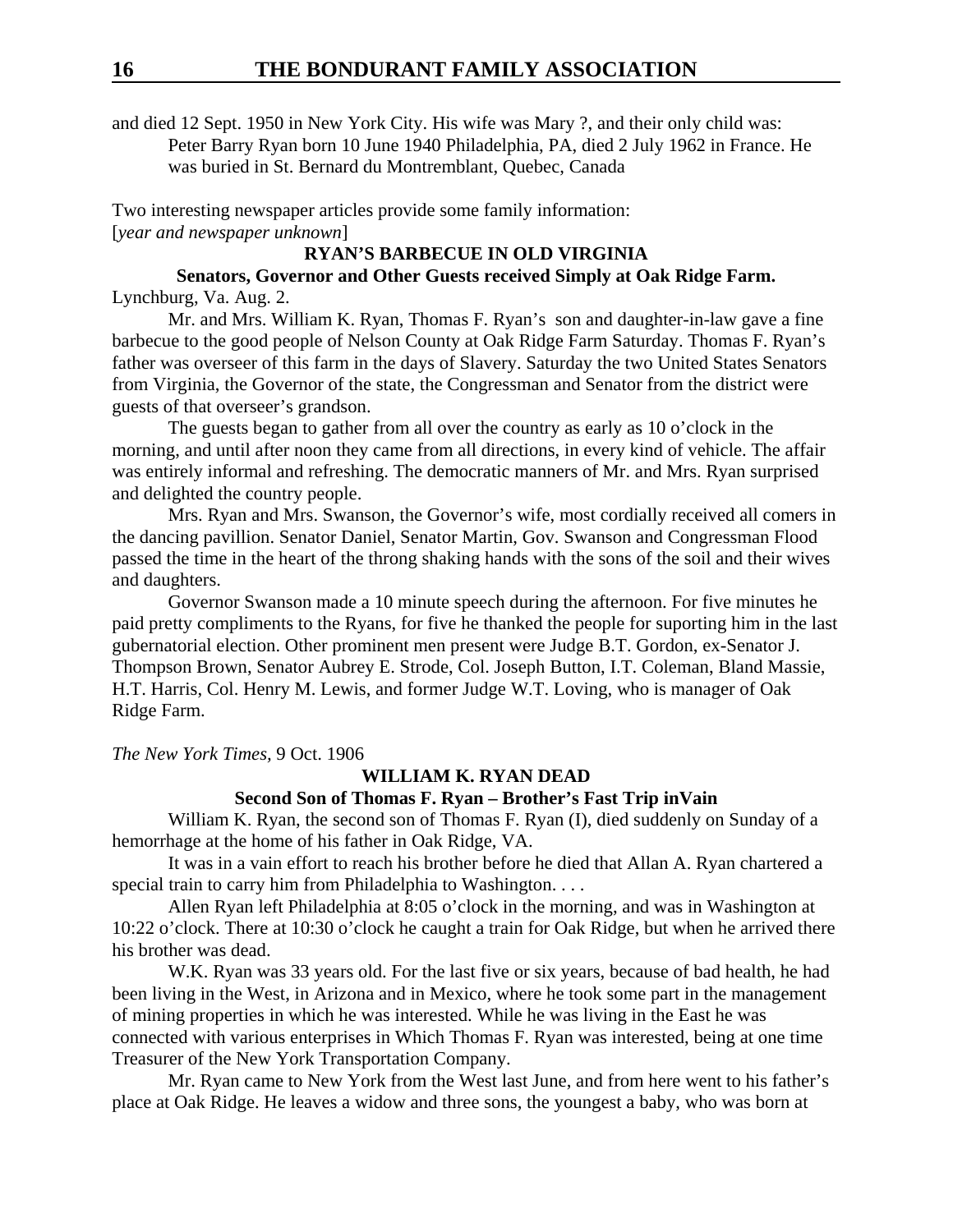Oak Ridge last July.

Thomas F. Ryan is at present in Europe. He has four other sons – John, who is not in active business; Allan A. and Clendennin J. who are partners in a stock brokerage firm, and Joseph who is attending Georgetown University.

# **JOHN WILLIAM BONDURANT**

 Mrs. Debbie Burton Porter, 112724 Peartree Terrace, Poway, CA 92064 (d.porter1@cox.net) descends from John William Bondurant, born 1805 Henry Co., VA, died 1880 in Hawkins Co., TN. Was John William the son of Jacob P. Bondurant (1775-1819), she asked? She has found much information in Mary Jo Greer-Shanks' book *The Family of Joel Stacy Greer of Hawkins Co., TN.*

John William's daughter was Malinda Jane Bondurant born Dec. 1837, who married Nathaniel Jefferson "Jeff" Chaney, and died 18 Dec. 1919 in Hawkins Co., TN. They were parents of:

John Henry Chaney (1866 NC - 1940 Hawkins Co., TN), married Cordie S. Caldwell and Nola Jones.

Lafayette Franklin "Frank" Chaney (1869 TN - 1932 AL)

Effie Chaney born 1870 TN

Rachael Chaney born ca. 1873 TN, married Tom Felty

Mary Ann Chaney born about 1875 TN, married Bill Farmer

Rebecca L. "Becky" Chaney (1877-1963) married Phillip L. Newberry

Sarah J. "Sally" Chaney born about 1879 TN married Zack Wilson

Lucy Jane Chaney, born 24 Feb. 1870 in Honeycutt, TN, died 23 Aug. 1929 in Hawkins, TN.

Her husband was Joel Stacy Greer, born 2 Dec. 1866 Ashe Co., NC, died 19 June 1938 Hawkins Co., TN.

The 18 Children of Joel Stacy Greer and Lucy Jane Chaney were:

Andrew Harrison "Drew" Greer (1889-1968) married Lou Anna Cavin

Sarah Jane "Sallie" Greer (1892-1967) married Thomas Byrd Cavin, Sr., and Homer E. Bailey

Noah Jackson Greer, Sr. (1894-1989) married Berta Elva Corressie "Ressie" Dykes

Glen William Greer (1896-1960) married Minnie Blanch Burchfield

Mary Ida Vea Greer (1899 - 1922) married Troy Lee Thacker, Sr.

Grace Ethel "Little Gracie" born 1901, died 1902

Emily Alberta "Allie" Greer, born 7 July 1903 Hawkins Co., TN, died 21 Oct. 1952 Rogersville, TN. She married Grover Cleveland Bates 24 Sept. 1922 in Hawkins Co., TN. He was born 23

Aug. 901, NC, died 9 Sept. 1959 at Kingsport, TN.

Elza Lee "Lizzie" Greer (1906-1992)

Willis M. Greer (1906-1999)

Joel Curry Greer, Sr., married Beulah Caldwell, and Mae Wilder

Blanche Sylvia Greer (1911-1985) married Bascom Sears "Bass" Bailey

Ethel Mae Greer died infancy 1912

Virginia Odell "Bobbie" Greer married Charles Richard Keirsey, Jr., and Mr. Self

Glenna Greer

Earl Greer

Virgie Greer

Oliver Greer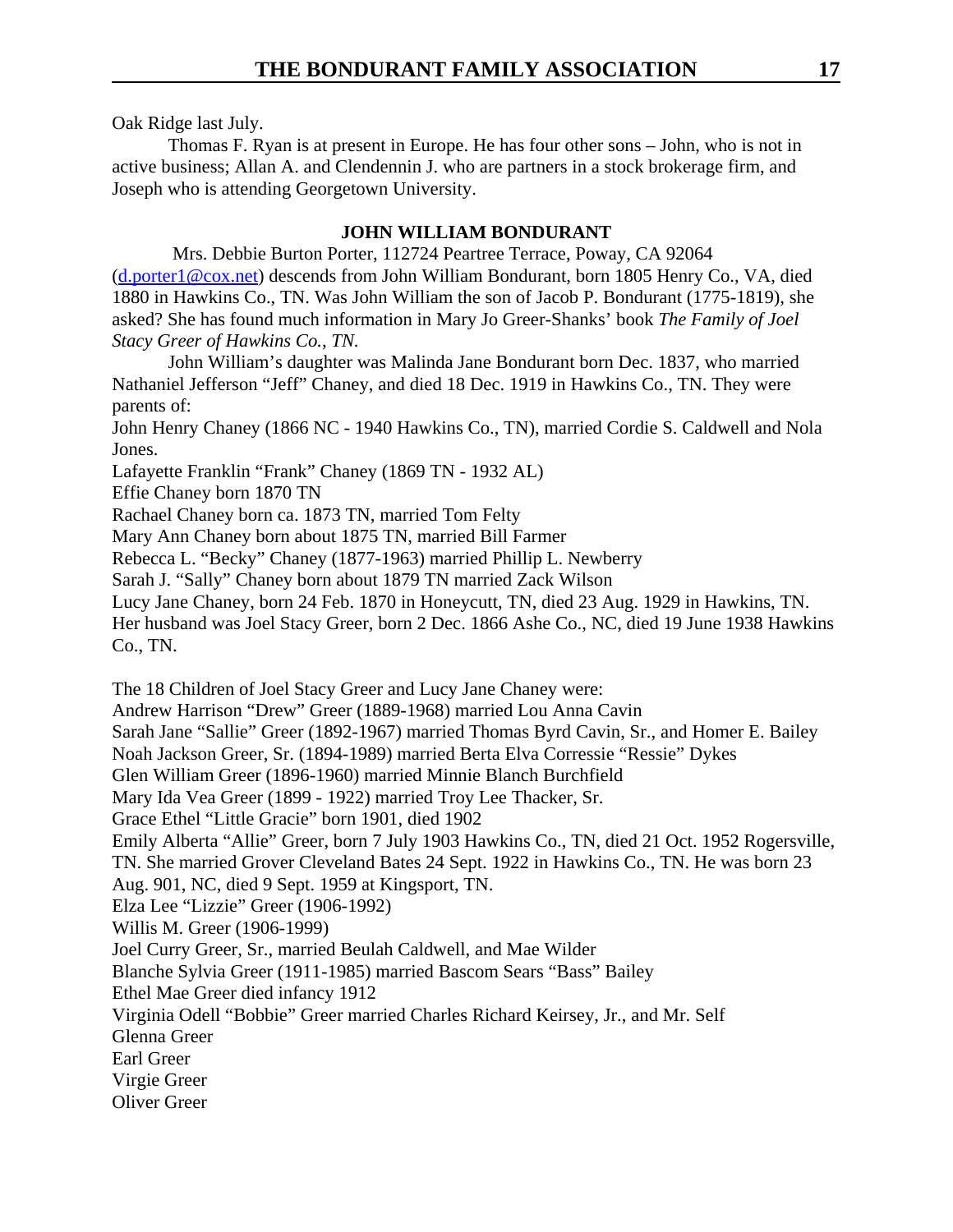Tom Greer.

Emily A. Greer and G.C. Bates'children were: Margaret Lucy Bates, born 29 June 1923 Surgionsville, TN, died 2 July 1973, Costa Mesa, CA, the grandmother of Mrs. Porter. Margaret married James Gale Burton (1917-1972) Edna Lucille Bates died infancy 1925 Joseph Fred Bates (1930-1954) married Edna Saul James Grover Bates died infancy 1932

Children of James Gale Burton and Margaret Lucy Bates: Jimmie Lynn Burton (1942-2011) married Linda Elizabeth Aranda Anice Christine "Ann" Burton married Ronnie Wayne Hunt, Sr., and William Franklin Jarman Ruby Edna Burton (1946-2010) married George Robert McPeek and James Donald Woods Gary Lance Burton married Judy Lee Campbell, and Deirdre Jo O'Shea.

Jimmie Lynn Burton (1941-2010) and Linda Elizabeth Aranda are: Michelle Lee Burton married Anthony Michael Manzo Robert James Burton married Virigiana Santana Bailon Debbie Lynn Burton married Mark Bruce Porter, son of Vincent Clark Porter and Ardelyn Evangeline Smith.

**Editor's Note:** Jacob P. Bondurant, born about 1776 in Buckingham Co., VA, died about 1819 at Snow Creek, Franklin Co., VA. His wife was Jane Prunty, born 20 March 1773 Henry Co., VA, died 15 Jan. 1858 in Franklin Co., VA.

They were parents of 7 children including a son John Bondurant, born about 1803 in Franklin Co., died 1853-1855 in MO. John married Nancy Finney 11 April 1828 in Franklin Co., VA, and both died in MO. They had a son John P. Bondurant born about 1836 VA, about whom I have no further information.

John William Bondurant, married Esther Flannigan born about 1810, died after 1880 Church Hill, TN, had 9 children including your Malinda Jane. John William was the son of Joel Bondurant born 1766, died 1846 who married Sarah "Sally" Wheat 11 July 1800 in Franklin Co., VA. Sally was born in 1776 VA, died after 1815.

This Joel Bondurant is said to be Joel, Jr., the son of Joel Bondurant (1742-1784) and ? O'Brien. So far none of us have been able to prove this connection with records. Joel, Sr., is said to be the son of John Bondurant, son of Jean Pierre.

# **THE BONDURANTS OF AMERICA -- Jean Pierre and Ann**

By Mary Bondurant Warren,

with Ruby Talley Smith and Amy Warren Sanders

# *The Bondurants' "First Hundred Years" in Virginia.*

Here is the story of Huguenot Jean Pierre Bondurant's life after he landed in 1700 at Jamestown. How did this French exile adapt to an English-speaking society? What was his life like in the colony? Meet his wife Ann Tanner, and learn more about their five children, and grandchildren. Watch the Bondurant family grow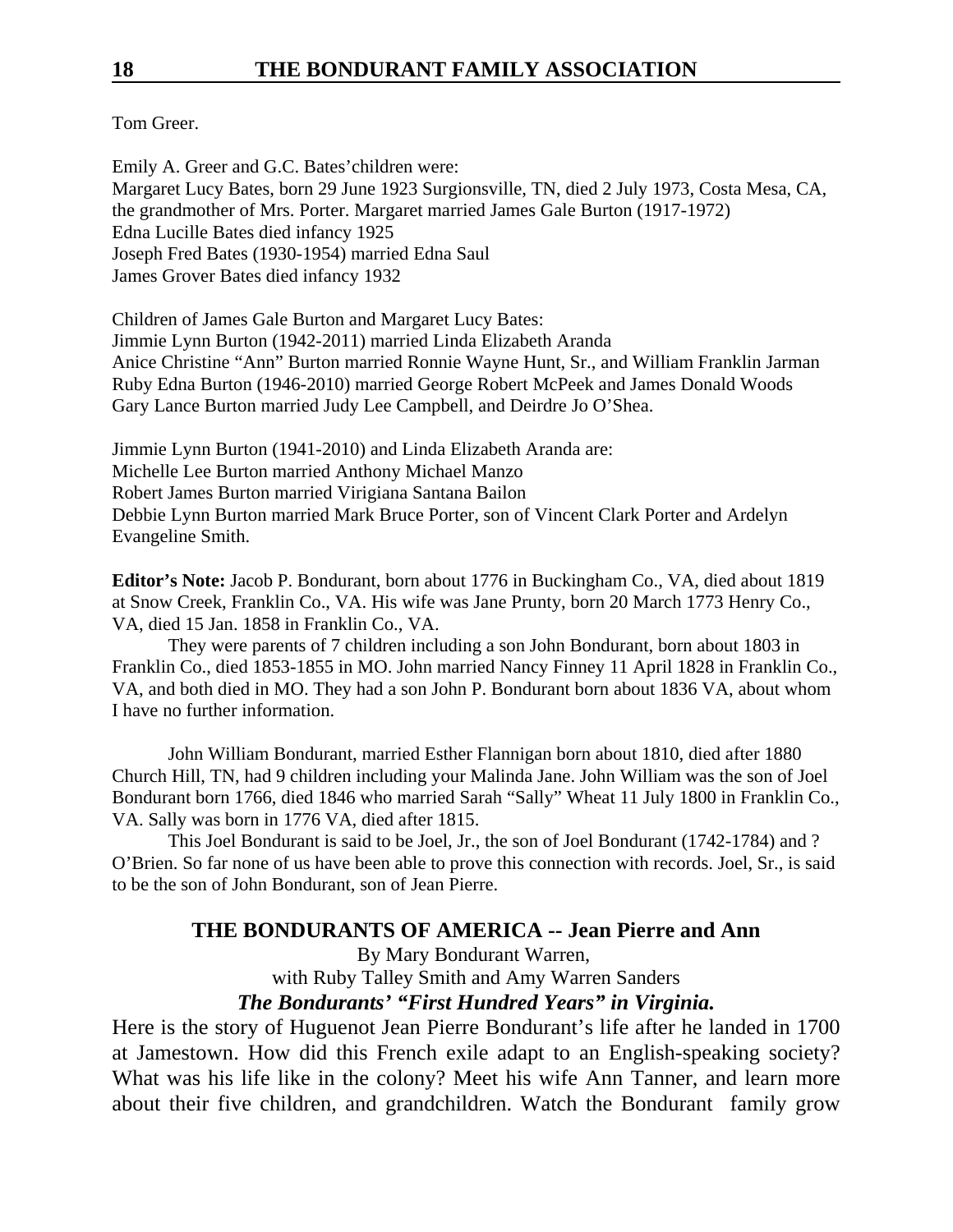with the colony, move into new lands, and new occupations.

A "Sentimental Journey" takes you to places important in the family history.

Hardbound, 218 pages including maps, photographs, illustrations, and a full name index. **\$35.00.** 

# **THE BONDURANTS OF AMERICA -- Ann Tanner's Ancestors**

By Mary Bondurant Warren, with Ruby Talley Smith and Amy Warren Sanders *HATCHER, JONES, LOUND & TANNER of Virginia The focus of our 2010 tour in Virginia*.

Jean Pierre married into a tidewater Virginia English family, whose ancestors had been in the colony two or three generations when the Huguenots arrived. These are stories and documents relating the life of Ann's colorful ancestors. Learn about the parts they played in Virginia's early history. A "Sentimental Journey" leads you to present-day sites which once were the homes of Ann's ancestors.

Hardbound, 173 pages including maps, photographs, illustrations, and a full name index. **\$30.00**

# **THE BONDURANTS OF GÉNOLHAC, FRANCE**

# By Mary Bondurant Warren

Following your suggestions, along with family history and "family trees," are included photographs of the sites and documents relating to the family, maps, and even a driving tour of our most important places.

With this hardbound, 172 page book, you can be your own tour guide, and see the sights of France at your leisure.

**Three Bondurant book set for \$75.**

# **HERITAGE PAPERS, P.O. Box 7776, Athens, GA 30604-7776**

Shipping \$8 per order; GA residents must include 7% sales tax.